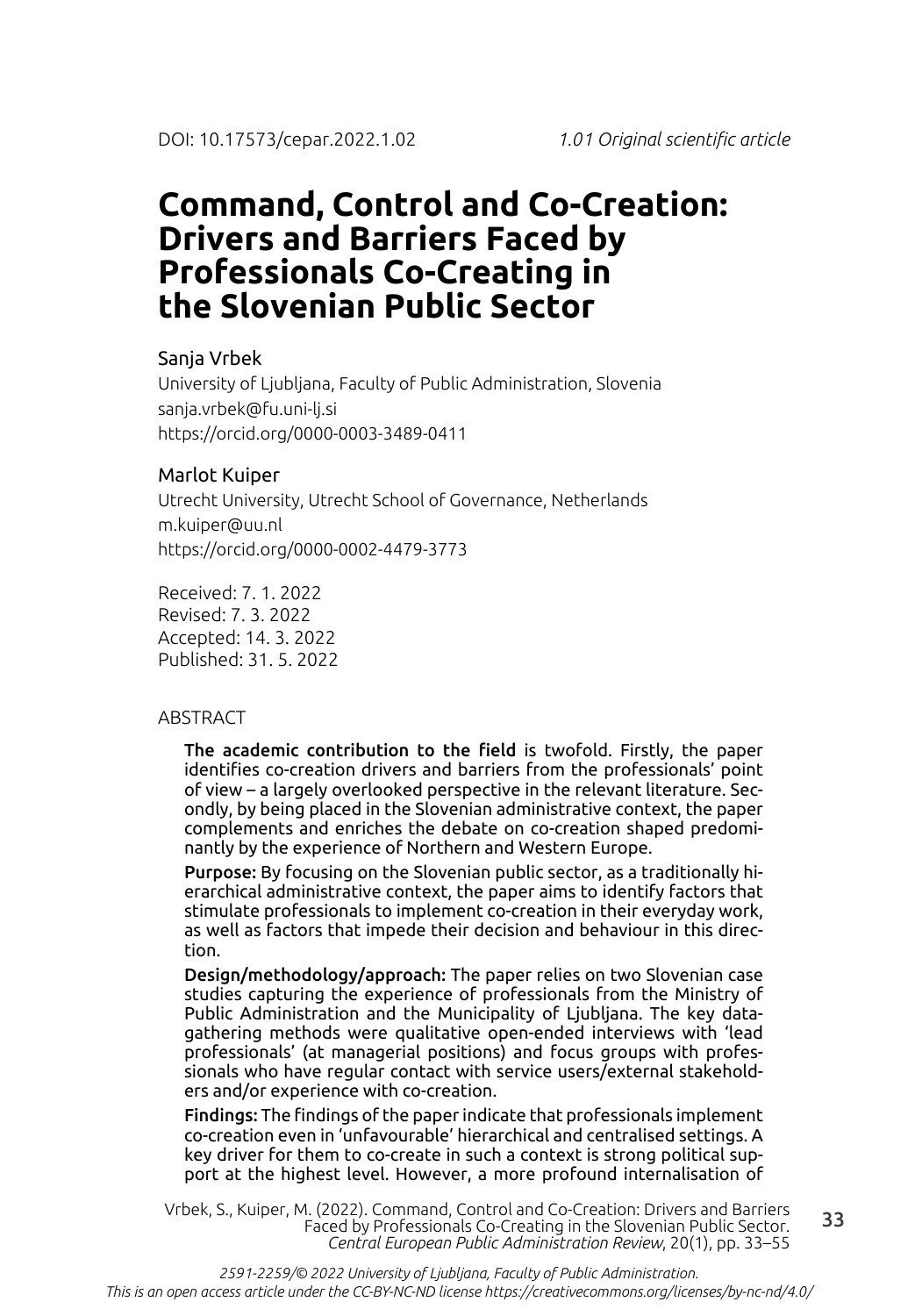co-creation depends on the redefinition of their professional identity, as well as on the (personal or collective/organisational) interest in co-creation.

Originality/significance: The paper makes a pioneer step in providing an in-depth look into the drivers and barriers professionals face when implementing co-creation in the Slovenian public sector. As such, it provides valuable input for further comparative analyses of co-creation drivers and barriers faced by professionals across Central and Eastern Europe.

*Keywords: barriers, co-creation, drivers, professionals, Slovenia*

*JEL: H83, L84*

# 1 Introduction

Public sectors across the globe have been facing unprecedented challenges stemming from economic crises, pandemics and climate change. A promising solution to these wicked problems is 'co-creation' – a concept resting on the assumption that their successful solution requires wider collaboration and exchange of resources among all relevant actors, including citizens, companies, NGOs, etc. (Dixon et al., 2021; Torfing, 2019). However, the very adoption of this idea by public organisations does not automatically guarantee success (Magnussen and Rønning, 2021; Engen et al., 2020), as the outcome largely depends on the role played by professionals.

The paper aims to map drivers and barriers professionals face during the implementation of co-creation in the Slovenian public sector. Precisely, the goal is to identify factors that stimulate professionals to implement co-creation in their work, as well as factors that impede their decision and behaviour in this direction. Thus, the paper addresses two key shortcomings in the literature on co-creation: 1) the largely overlooked perspective of professionals, and 2) its contextual bias. The latter implies that the theory and research on co-creation are shaped almost exclusively by the experience of Northern and Western Europe, marginalising other regions as relevant research sites (specifically Central and Eastern Europe, see Jukić et al., 2019, p. 11). Given the importance of the context, this is highly problematic as it widens the discrepancy between theory and practice and thus challenges the relevancy of the theoretical conclusions as to when and why co-creation works. Addressing both these gaps simultaneously, the paper will contribute significantly to the literature on cocreation, in terms of identifying conditions that stimulate professionals to cocreate even in 'unfavourable' (e.g. centralised and hierarchical) settings.

Therefore, the paper shifts the research focus to the co-creation experience of the Slovenian public sector and the prism of professionals. Slovenia is an interesting administrative environment due to its resilience and impact of the local context on reform outcomes – *inter alia* evident in the failure to achieve full convergence with the EU benchmarks on administrative reform (Verheijen, 2010, p. 232). Moreover, the Slovenian context has provided space for the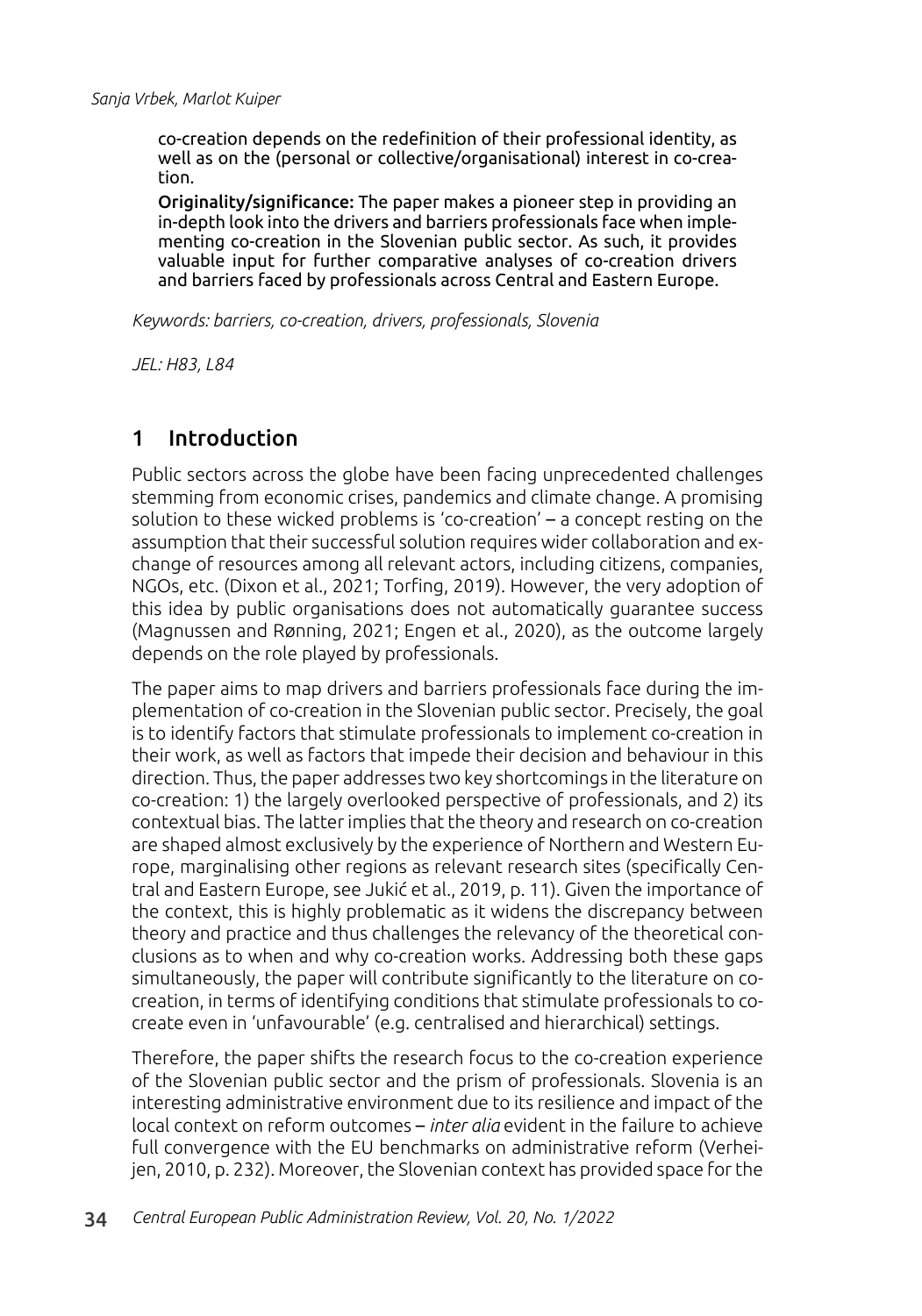emergence of some authentic collaborative innovations, such as participatory budgeting (Klun and Stare, 2019) and co-creation and co-production initiatives at the national and local levels (Vrbek and Jukić, 2021; Dečman, 2019; Bastin and Weinberg, 2018). The limited research conducted specifically about the co-creation experience of Slovenian public organisations has managed to capture co-creation drivers and barriers related to (un)favourable organisational features (Hržica et al., 2021; Vrbek and Jukić, 2021), thus drawing an image of the Slovenian public sector as a rather centralised structure embodying top-down culture (Regal and Ferlie, 2020). However, the key problem is that we still lack an understanding of the perspective and role of professionals to be able to conclude whether and to what extent this kind of administrative environment enables or impedes them to implement co-creation.

Hence, the following research question is posed:

*What are the drivers and barriers that stimulate and impede professionals in the Slovenian public sector to implement co-creation in their work?*

To answer the research question, the paper relies on two case studies referring to the experience of professionals within the Slovenian Ministry of Public Administration (MPA) and the Municipality of Ljubljana (MoL). The former case captures the endeavours and activities undertaken in the area of digitalisation, where professionals often (aim to) apply co-creation. The latter case refers to the experience of professionals within the MoL, which sets collaboration with citizens among its key strategic priorities and implements innovative practices featuring aspects of co-creation (e.g. the Service of Citizens' Initiatives, see Vrbek, 2020).

The remainder of the paper is structured as follows. In the next chapter, we review the relevant literature to define who professionals are and discuss their role regarding co-creation. The third chapter presents the methodology of the research and the two Slovenian case studies. The fourth and fifth chapters discuss co-creation drivers and barriers faced by professionals from the MPA and MoL, respectively. In the concluding chapter, we provide an answer to the research question and revisit the empirical findings through the prism of their contribution to the theory on co-creation. Eventually, we finish with a discussion of the findings of the two cases with a view to making more general conclusions about the Slovenian context, while pointing out the research limitations and suggesting directions for future research.

# 2 Professionals and co-creation – a theoretical discussion

Professionals are the ones who actually 'make' policies through their crucial role in implementing public policies (Lipsky, 2010, see also Hill, 2003; Jilke and Tummers, 2018; Zacka, 2017; Hupe et al., 2016). Thus, they emerge as the key 'gatekeeper' when introducing new 'ways of doing things' that could disturb the established equilibriums, roles or power structures. In a time of change, their behaviour can vary on a spectrum from resistance to acceptance (Numerato et al., 2012), depending on the specific situation and their motiva-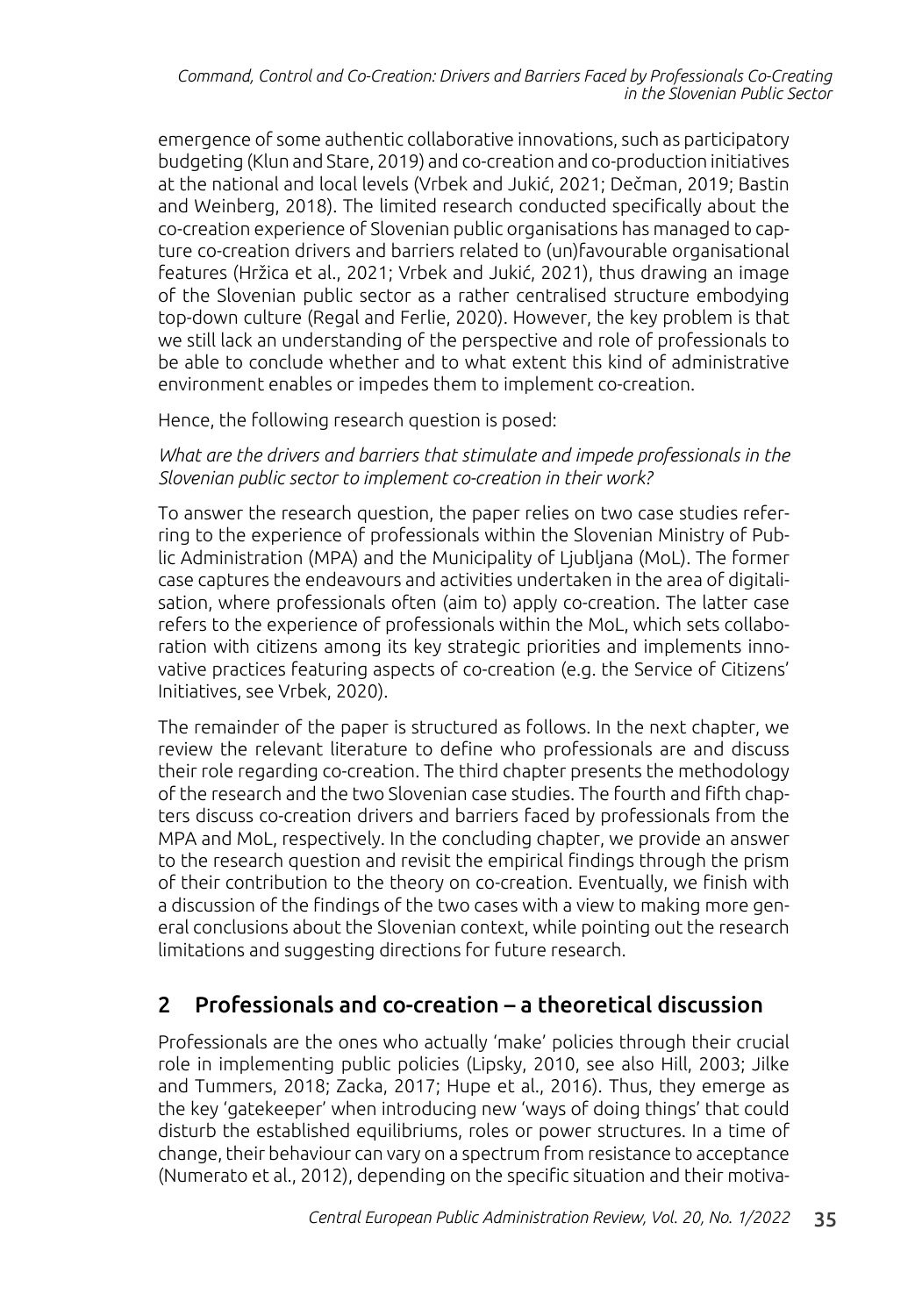tion. Precisely in the context of co-creation, Osborne et al. (2021) note that the result can be sometimes negatively affected by professional power or by manipulation of the very process to suit their ends. This, however, should not be understood as an a priori opposition of professionals to co-creation. Often, professionals are simply expected to co-create although this idea is novel in terms of their professional culture and they lack the support, tools and methods for creating interaction and dialogue with the citizens (Tuurnas, 2015). Thus, they might be willing to co-create, but simply do not have the knowledge or ability to do so.

Moreover, the efforts of professionals to internalise and practice co-creation in their work is expected to vary across different contexts. The impact of different administrative traditions is an important aspect in this regard, which had caught the eye of scholars before – e.g. concerning the implementation of New Public Management (NPM) reforms and Europeanisation (Painter and Peters, 2010). Now, the administrative and/or national context emerges as a prominent factor also in the debate on co-creation (Torfing et al., 2019; Voorberg et al., 2017; Parrado et al., 2013). Namely, Parrado et al. (2013) observe that national contexts are an important aspect that shape the quality and level of collaborative innovations. Moreover, contrary to the general expectations, Voorberg et al. (2017, p. 191) conclude that an authoritarian state tradition does not automatically represent a barrier to co-creation – in some national contexts (e.g. Estonia), it actually enables easier implementation of co-creation initiatives. Hence, Torfing et al. (2019) reject any deterministic correlation between co-creation and specific countries (e.g. the Nordic countries), arguing that such initiatives exist in different national contexts. Unfortunately, the question as to how different administrative/national contexts affect the position and behaviour of professionals is still largely overlooked.

Hence, the goal of this chapter is to present the state-of-the-art of the relevant literature about the role and behaviour of professionals, with a specific focus on co-creation. We will start off with a conceptualization of professionals as daily 'creators' of public policies, followed by a discussion of how professionals are portrayed as either 'stubborn' or actual change agents in literature. The concluding paragraph delves into what is currently known about drivers and barriers that professionals might face when co-creation. As this debate is largely shaped by the experience of Northern and Western Europe, this chapter is crucial for understanding our empirical findings vis-à-vis (the limits of) the present theoretical knowledge. A clear overview of the theory on professionals and co-creation will prepare the setting for the discussion (in the conclusion) as to whether and to what extent our findings confirm present theoretical assumptions or challenge our understanding of professionals' behaviour regarding co-creation in different (non-Western) administrative contexts. The latter will not only require additional research and potentially redefinition of the very theoretical basis as to when co-creation works, but will have valuable practical implications – providing basis for the development of practical tools supporting public organisations to successfully implement co-creation in different administrative environments.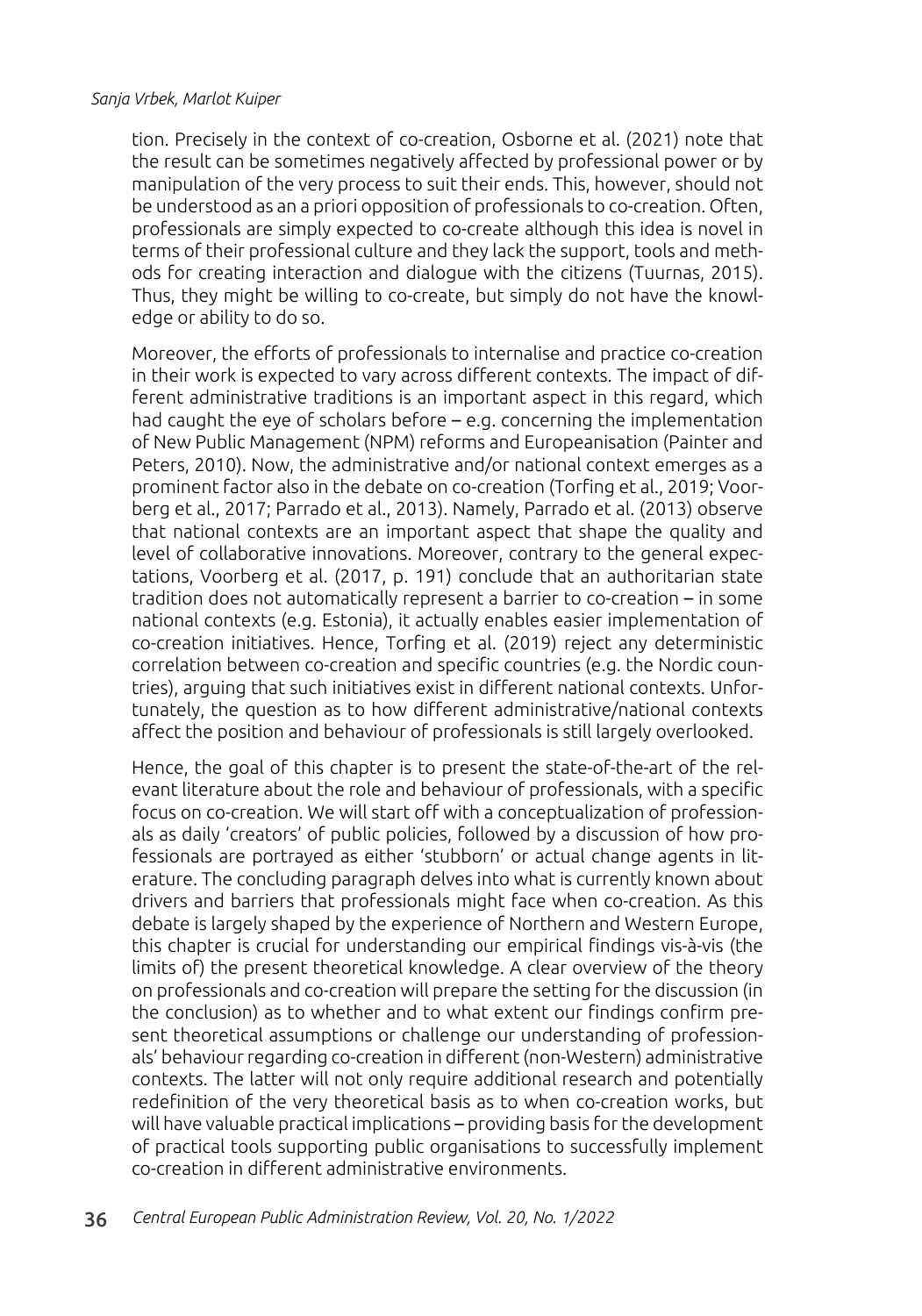## 2.1 Professionals as day-to-day 'creators' of public policies

Despite the professionals' contribution to solving complex societal problems and implementing public policies (e.g. Zacka, 2017; Hupe and Hill, 2016), their perspective in co-creation research is underrepresented (van de Grift et al., 2020; Steen and Tuurnas, 2018). However, before turning to a more in-depth consideration of (the importance of) the roles that professionals play in making co-creation 'work', we need to define who professionals are and to examine and delimit the term 'professional'.

Harold Wilensky is considered the first to have adopted the 'professional' concept in social science research. Ever since his ground-breaking work The Professionalization of Everyone? in which Wilensky identified the key characteristics of professional occupations, his work has inspired a large body of literature on the sociology of professions (e.g. Evetts, 2009; Noordegraaf, 2007; Freidson, 2001). Notwithstanding the popularity of the term, the concept 'professional' is often loosely applied and scholars refer to somewhat different characteristics to describe what 'professionalism' entails. Still, we can identify three main principles that seem dominant in the current day literature on professionalism.

First, professionals have acquired specialised knowledge. Through enduring training, professionals obtained a 'technical base' (Wilensky, 1964), a shared body of knowledge that is sometimes even called 'esoteric' because it is specialised and takes time and effort to acquire (Freidson, 1970). Second, professionals ideally share a 'service ethic'; they know how to act like professionals, according to their professional standards, and they are devoted to the service of the public, beyond material or financial incentives (Evetts, 2009). Codes of ethics for example prescribe appropriate behaviour (Wilensky, 1964). By investing in education, associations and codes of conduct, professionals secure both the 'technical base' of their profession as well as its 'service ethic' (Wilensky, 1964), and high levels of professional autonomy. The third principle is a regulatory one; professionals themselves have control over the content of their occupation. They develop professional standards and associations, determine professional qualifications, set up training and education programmes, and develop codes of conduct. Besides this occupational autonomy, individual professionals have the leeway to apply their body of knowledge and make decisions about individual cases (Freidson, 1994).

These three principles – a technical base, a service ethic and autonomy – together form the 'archetypical' or 'classic' model of professionalism. Despite a wide scholarly agreement on these key assets, they do not provide decisive answers as to which occupations can be considered 'professional' whilst others cannot. As a result, scholars might get bogged down in debates about 'more' or 'less' professional. For instance, medicine and law are often portrayed as 'full' or 'classic' professions, while social workers, police officers and elementary school teachers have been positioned as 'semi-professionals' – because their knowledge base is considered less 'esoteric', or because they exercise less control over the content of their work (Etzioni, 1969). In general,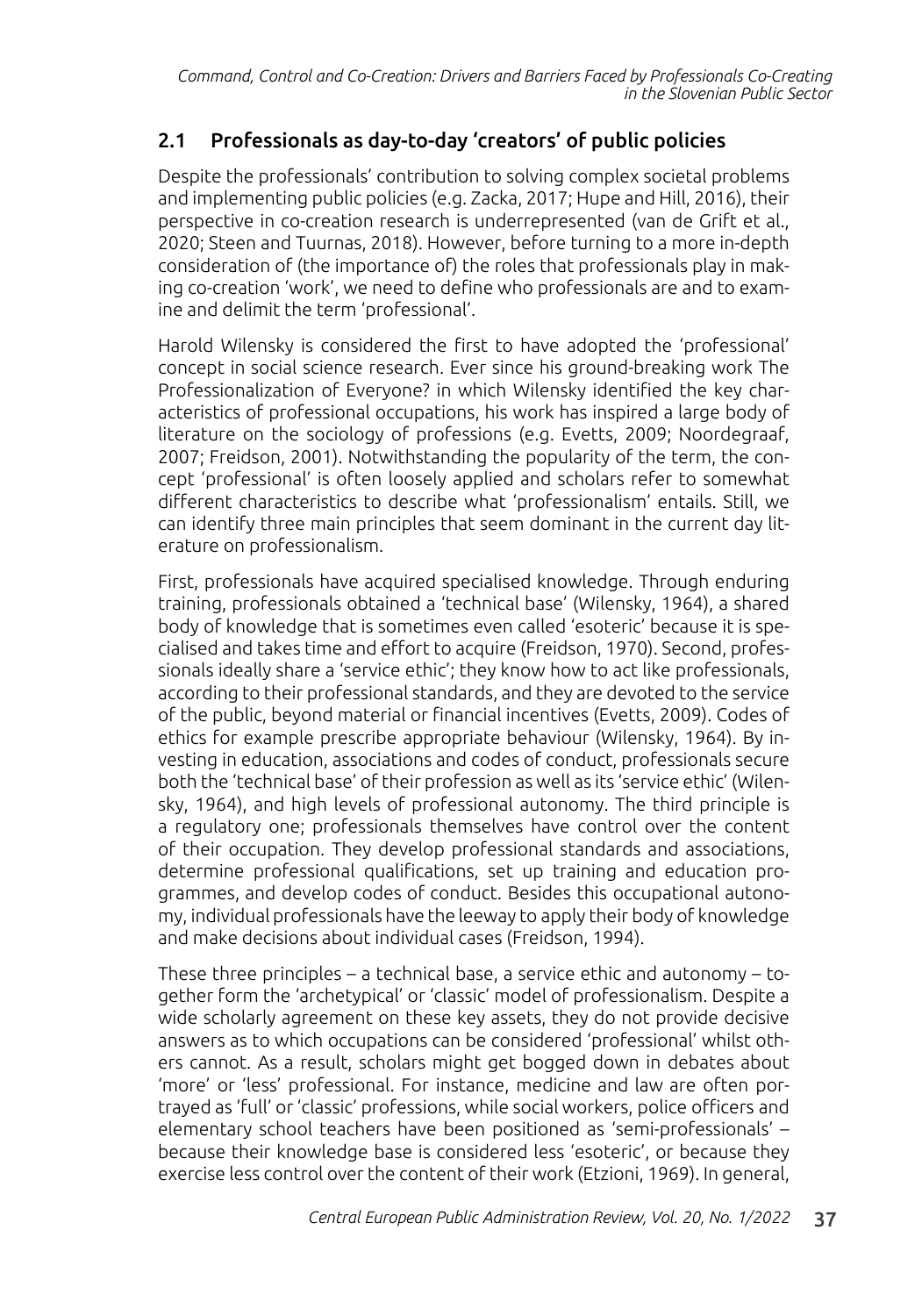the more standards are set by occupational fields, the stronger these professionals are considered in terms of their autonomies and power (Noordegraaf and Steijn, 2014).

Occupations that are often considered as semi-professional or 'street-level professionals' (e.g. social workers, police officers, teachers) (Noordegraaf, 2015) have important similarities with what Michael Lipsky called 'street-level bureaucrats'. In his seminal work, Lipsky (2010) argues that street-level bureaucrats actually 'make' policies through their crucial role in implementing public policies (Lipsky, 2010, see also Hill, 2003; Jilke and Tummers, 2018; Zacka, 2017; Hupe et al., 2016). Both 'full' professionals and street-level professionals/bureaucrats have the leeway – Lipsky refers to it as 'discretion' – to make decisions about individual cases that often have an important impact on people's lives. Compared to 'full professions', street-level professions are educated, trained and socialised, but they operate within more strict bureaucratic and organisational frameworks, with procedures and protocols (Noordegraaf, 2015).

Hence, we can identify the professionals in this paper – civil servants working at the municipality and ministerial level – as 'street-level professions'. In the case of civil servants from the ministry, we focus on professionals as 'redesigners' of public services directed at digitalisation and in collaboration with external stakeholders. In the case of civil servants working at the municipality, we focus on professionals as 'daily producers' of public services, that is, people who are in direct contact with citizens and other stakeholders while they make decisions on specific cases. Although in both cases we primarily focus on professionals that collaborate with other stakeholders to (re)design and deliver services within the (legal) frameworks of the ministry and municipality, we also capture the perspective of 'lead professionals' (on a managerial position). Thus, we acknowledge the ongoing scholarly discussions about whether managers can be considered professionals (as they also develop a technical base and set professional standards; see e.g. Adams, 2020; Van Bockel and Noordegraaf, 2006).

### 2.2 Professionals from 'stubborn' to 'change agent'

To gain an insight into the current knowledge about the drivers and barriers that professionals face when co-creating, we first explore how they view and deal with change directed at co-creation. For this purpose, we refer to literature on New Public Governance (NPG) (Bryson et al., 2014; Osborne, 2010) and to sources analysing the (changing) roles of professionals in earlier reforms, such as NPM. The latter is recognised as relevant since the present behaviour of professionals towards co-creation largely depends on the roles and skills they acquired in the past (McDermott et al., 2015).

Unfortunately, due to limited empirical evidence of how professionals respond to co-creation related change, their role is mostly hypothesised. A dominant storyline of the literature on both 'street-level bureaucracy' and 'sociology of professions' draws the image of professionals as 'stubborn' and resistant to change. Namely, street-level bureaucracy literature focuses on the coping behaviour of professionals (see e.g. Tummers et al., 2015 for an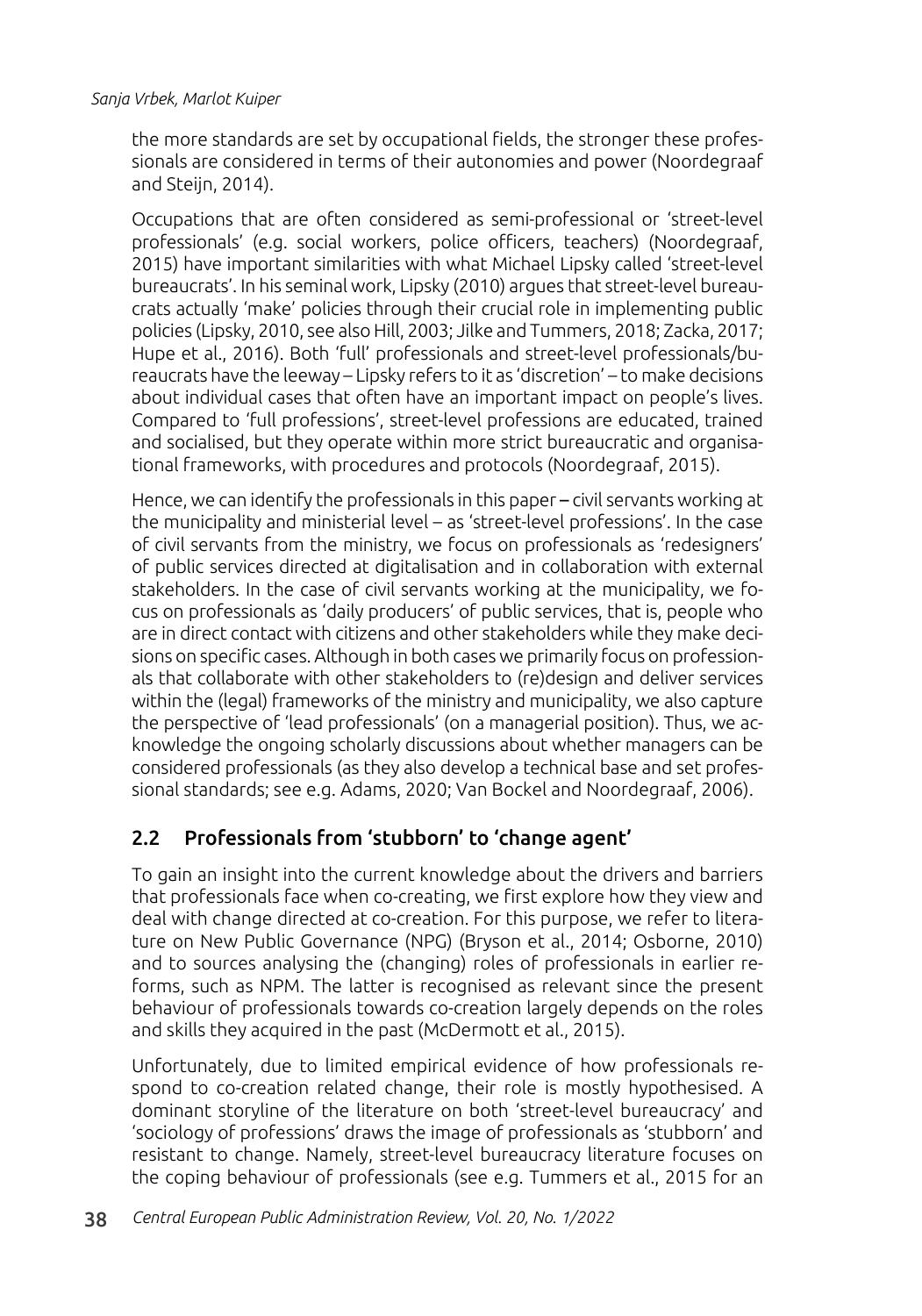overview) and identifies three 'families' of such behaviour: moving towards clients, moving away from clients, and moving against clients. These strategies strongly resonate with the behaviour described by Lipsky (2010) – when professionals, to ease their work, either 'cherry pick' simple cases or ration services by saying to service users "today is very busy, please return tomorrow" (due to lack of time and information).

Similarly, the literature on the sociology of professions portrays professionals as resistant to change, particularly when it comes to NPM-like reforms entailing market-based competition and (quantitative) performance measures that have been implemented in many Western European societies (see e.g. Kuhlmann et al., 2009; Thomas and Davies, 2005; Blomgren, 2003). Farrell and Morris (2003, pp. 136-137) refer to a quote by Ackroyd et al. (1989) that is quite illustrative of this period: "To put it crudely, professionals would be the 'losers' and managers 'the winners'" – implying that the key reason for the professionals' resistance to NPM reforms was the perceived threat to their autonomy (Farrell and Morris, 2003; Sehested, 2002).

In contrast to these dominant trends, professionals are also seen as potential change agents (Leicht, et al., 2009). Namely, not only discretion has been used to thwart change, but also to circumvent barriers in order to implement and achieve the agreed policy objectives (Campbell 2012). Hence, since professionals do have discretion and valuable knowledge required for effective interaction with citizens and other stakeholders (Dent et al., 2016), their active engagement can be a success factor for collaborative initiatives. In sum, although professionals have been mostly portrayed as 'stubborn' and resistant to change, they are increasingly seen as important actors whose efforts are an absolute requirement to make new approaches, such as co-creation, work in practice.

### 2.3 Drivers and barriers professionals face when using co-creation

Unfortunately, the relevant literature does not explicitly tackle the issue of drivers and barriers professionals face when co-creating. This is not surprising, as professionals are often portrayed as actors who are simply expected to embrace reforms (inter alia toward processes of co-creation) and 'just do what it takes'. Hence, most literature focuses on how to engage citizens in co-creation (e.g. Brandsen et al., 2018) and not on what professionals need to do to co-create successfully with citizens and other stakeholders. Despite the prevailing assumption that professionals are key for successful public policy delivery (Jilke and Tummers, 2018; Zacka, 2017; Hupe et al., 2016), the issue as to how professionals actually implement co-creation in their work has been hardly dealt with. This is problematic, as an approach towards more integrated or 'holistic' services is new to professionals; therefore, it is unrealistic to expect that they will 'automatically' take on new roles in the wake of NPG reforms (Tuurnas, 2015).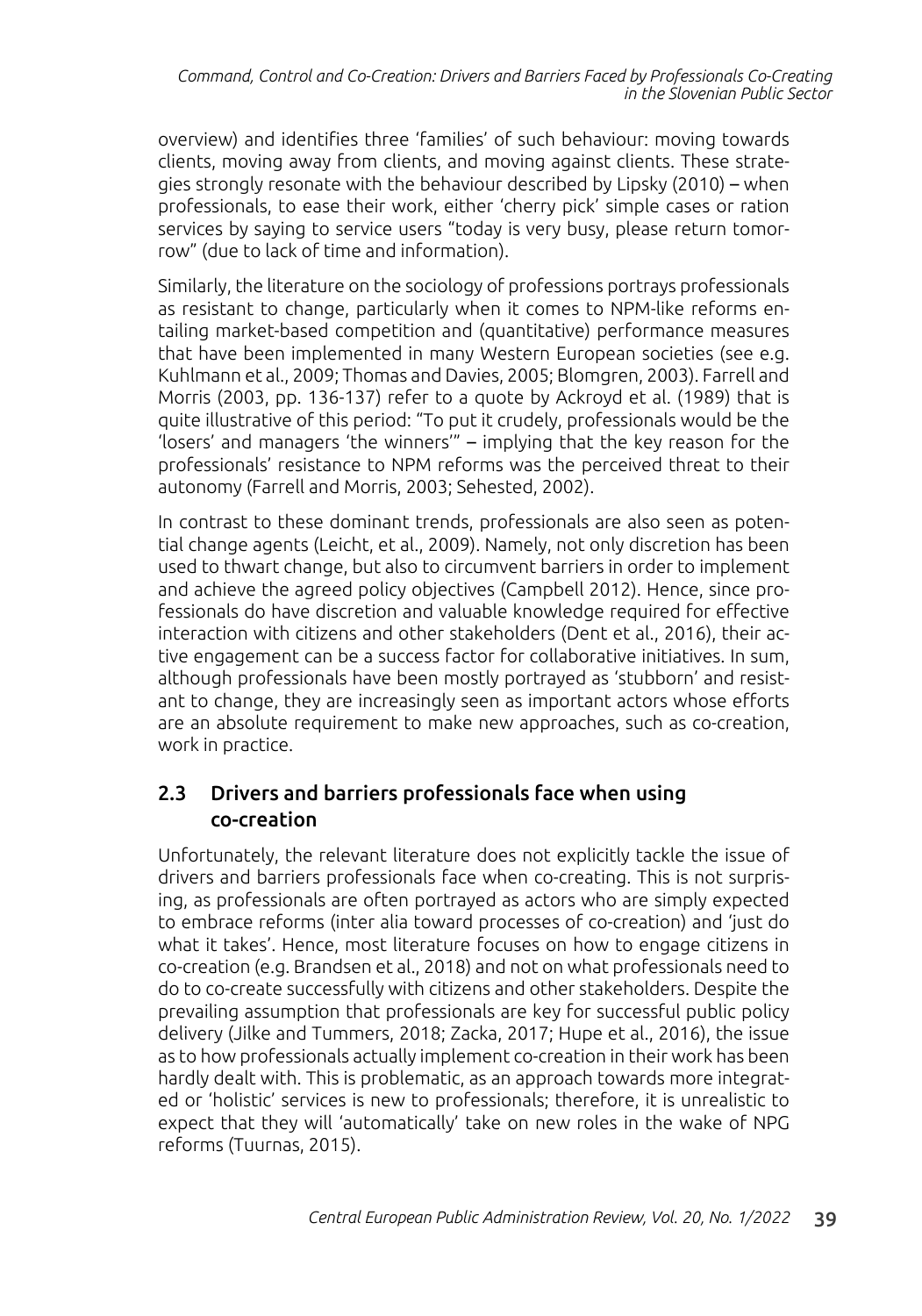Put it differently, professionals have always been trained to provide specialised services for which they endured continuous training. Lately, however, professionals have been faced with increasing expectations to become what is known as 'T-shaped professionals' (see e.g. Barile et al., 2012), meaning that on top of their specialised expertise (the vertical axis of the letter T) they also need more general expertise to be able to collaborate with others (the horizontal axis of the letter T). The demand for T-shaped professionalism not only requires more and different knowledge but also implies a shift in professional identity. In traditional models of professionalism, professionals were seen as 'experts' or 'guardians of the law' that use their specialised knowledge to make decisions about complex cases. The horizontal layer of the letter 'T' implies a need for more holistic knowledge, but also a professional identity of a 'collaborative partner' able to connect expertise from different domains and stakeholders (Hendrikx et al., 2020).

Based on the limited research it can be concluded that professionals, in general, seem to proactively support the aims of co-creation efforts – e.g., responsiveness to local needs of service users (van Gestel et al., 2019, Weir et al., 2019; Steen and Tuurnas, 2018; McDermott et al., 2015). An important driver for them to use co-creation is recognition of added value from collaboration with citizens and other stakeholders. At the same time, however, professionals often struggle to fulfil the new roles expected from them, because they feel constrained (van Gestel et al., 2019) or inapt (Tuurnas, 2015) to do so (Aschhoff and Vogel, 2019). Co-creation is simply expected from them, while an explication of what co-creation actually stands for – in terms of a shift in professional identity, new skills and roles that come with it – is lacking. Thus, professionals often lack the support, tools and methods for interacting with other stakeholders (Tuurnas, 2015), which is a key asset of T-shaped professionalism. As professionals are not supported in developing their new role, Moynihan and Thomas (2013, p. 790) argue that most of them continue to identify themselves as 'experts', while co-creation is better served by those who see themselves as ('lead') partners in service development and delivery (see also Steen and Tuurnas, 2018). Consequently, professionals simply keep applying their familiar professional practices and frames since there is little attention for training and professional development directed at new approaches of service delivery, such as co-creation (Noordegraaf et al., 2016; Tuurnas, 2015).

Thus, it can be concluded that professionals are often willing to co-create, but not able to take on a new identity and use co-creation in their daily work. However, we should be cautious in making generalisations as these conclusions rely on empirical evidence gathered in Northern and Western European contexts (see for example the work of Tuurnas (2016) conducted in the Finnish context). Having in mind the importance of the national administrative environment, they will be revisited in the concluding chapter of the paper in light of the conclusions made about the Slovenian context.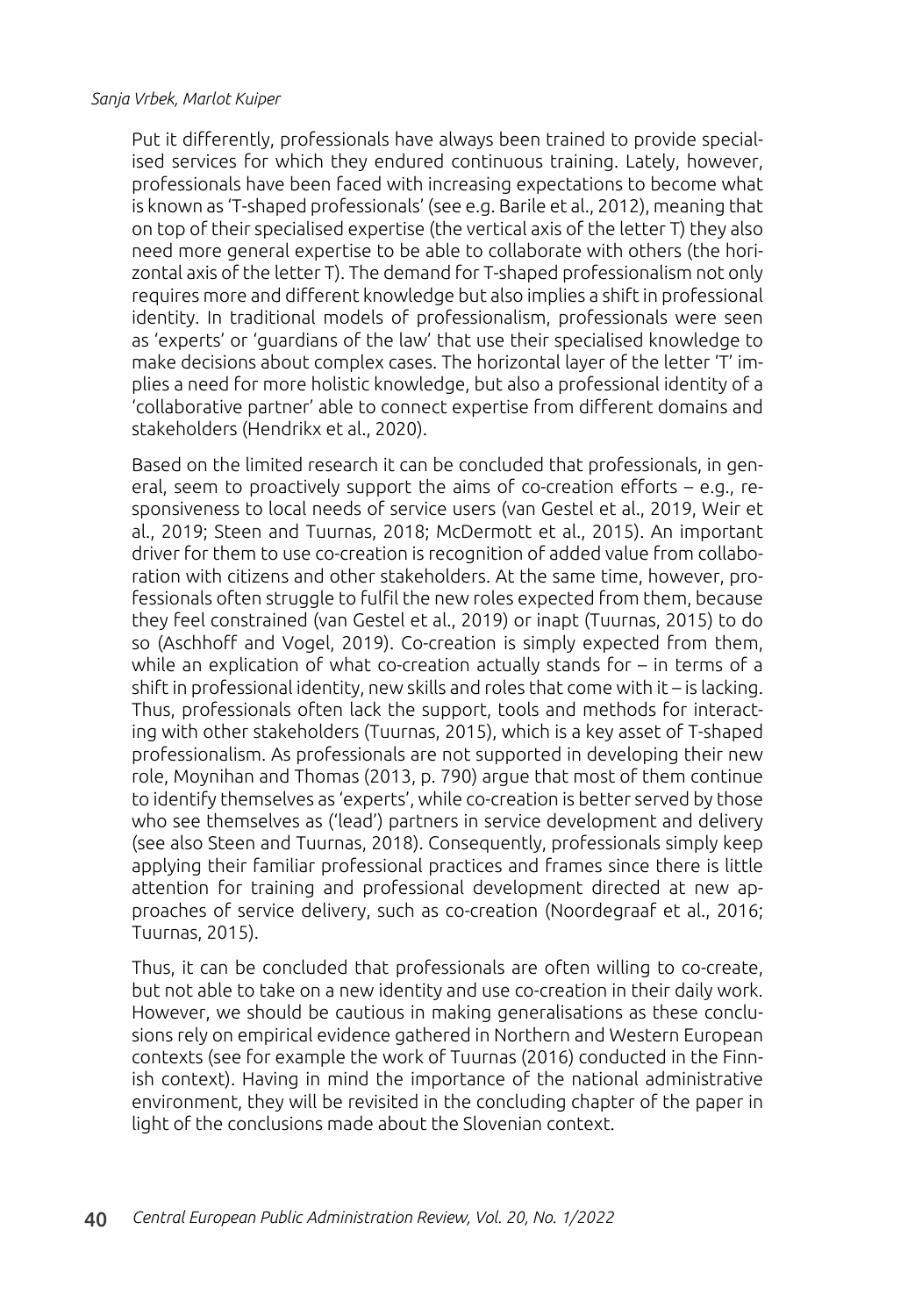# 3 Methodology

The paper relies on two Slovenian case studies – one at the national and the other at the local level. The first case focuses on the efforts and activities of professionals within the Ministry of Public Administration (MPA), undertaken specifically in the area of digitalisation – e.g. development of e-services, digital co-creation platforms and data management. Although the MPA fits into the general idea of the Slovenian public sector as a hierarchical and centralised structure nurturing a top-down culture, there are organisational units within it that practice different, more innovative approaches that depart from the standard 'way of doing things'. This is particularly relevant for the area of digitalisation featuring project-based organisation of work and co-creation with external stakeholders aimed at solving complex problems. In 2020 (when the research was conducted), the organisational unit responsible for most tasks related to digitalisation – such as the development of e-services and portals for external users, back-office information systems and data management – was the Information Society and Informatics Directorate. Besides the work of the Directorate, there were other innovative digital platforms established by the MPA and enabling co-creation activities on a regular basis, e.g. the Stop Bureaucracy portal and the E-democracy portal. The former provides a channel for citizens and entrepreneurs who encounter problems during administrative procedures and enables them to work together with the relevant institutions on their solution, while the latter offers a platform for citizens (and anyone interested) to comment and suggest amendments to legislative acts in the procedure for adoption.

The second case study captures the experience of professionals working in the Municipality of Ljubljana (MoL) – an interesting research site due to the existence of innovative collaborative practices with citizens, specifically within the framework of the Service for Citizens' Initiatives (see Vrbek and Jukić, 2021). Just like the first case, the Mol resembles a traditional administrative environment marked by hierarchy and a top-down approach. However, a specific feature of this case is that the same Mayor has run the municipality ever since 2006. He has established himself as the key figure influencing the strategic direction of municipal development, inter alia regarding the introduction of a citizen-oriented approach to the work of the municipal administration and institutionalisation of collaboration with external stakeholders (in particular citizens). A key innovative practice established upon his direct initiative (Vrbek and Jukić, 2021) is the Citizens' Initiative Service – an interactive online tool that enables direct participation and contribution of citizens to the work of the municipality by pointing out local problems that need to be fixed and/or suggesting ideas for better solution of certain issues under municipal authority. However, to analyse the stance of MoL professionals on co-creation and identify co-creation drivers/barriers, we have taken a more general perspective – beyond specific collaborative projects/practices implemented by the municipality (e.g. the Service). This is expected to give us a more realistic idea about their attitude regarding co-creation, as well as about the level and quality of collaboration during the performance of their regular everyday tasks.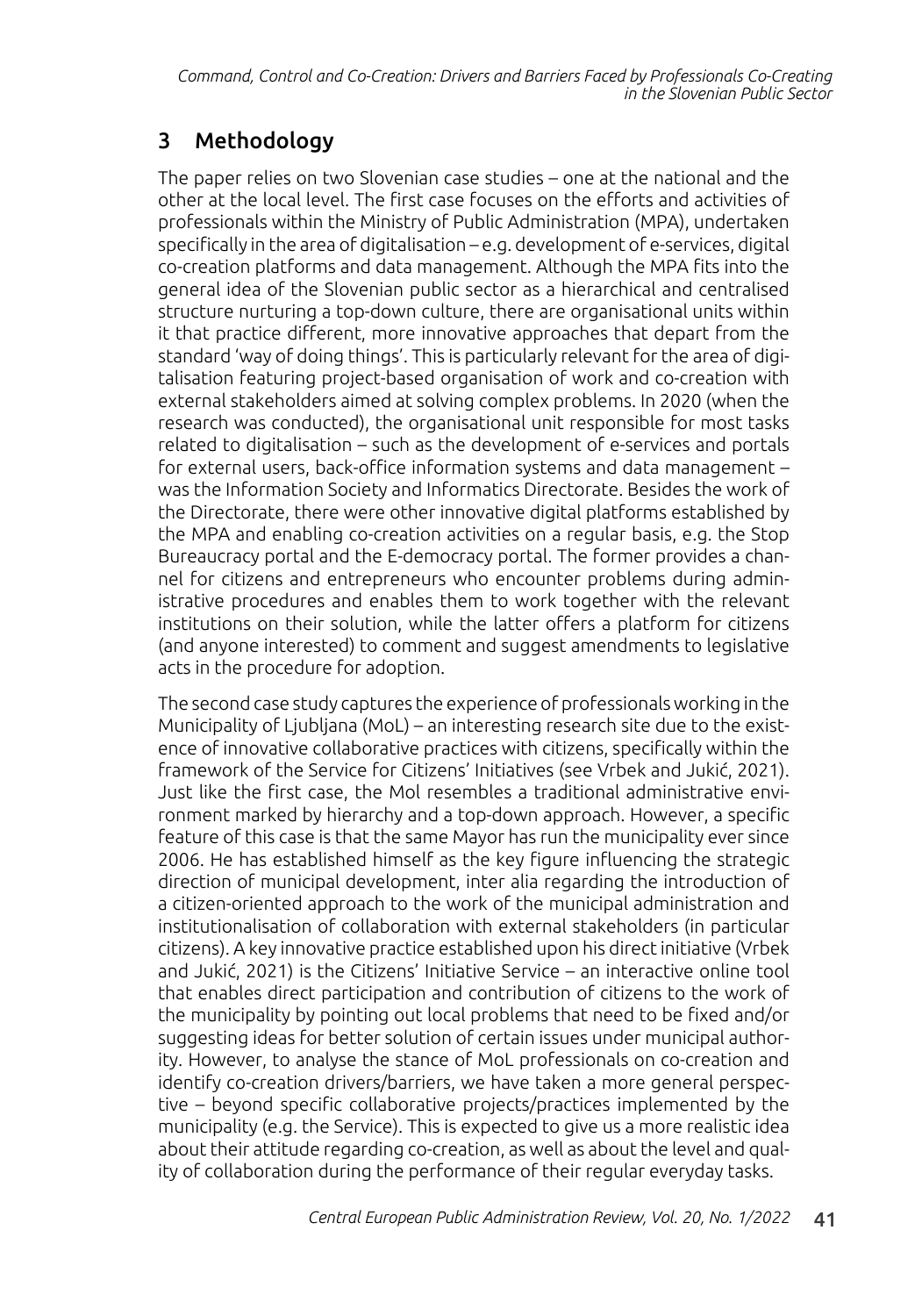The data for the case studies were gathered in the context of the COGOV project – specifically, as part of Working Package 6, which analysed 14 case studies of professional involvement in co-creation efforts across Europe. The process of data gathering relied on a unified methodology building on two key methods – open-ended interviews with managers or 'lead professionals' and focus group interviews with professionals. Both questionnaires (for the interviews and focus groups) captured three main topics: (1) What are the main changes professionals experience in their work? (2) How do they deal with these changes? and (3) How do professionals believe the process of cocreation can be improved? By covering these main themes, the aim was to learn more about new professional roles and identify the drivers and barriers that professionals face when using co-creation in their work. To make sure respondents had the time and felt safe to frame their own answers to our questions, we asked them to first individually note down their answers. After that, we started a group discussion in which professionals shared their views.

All interviews and focus groups sessions were recorded and transcribed verbatim. Next, for each case, an extensive report was written, based on a template provided by the working package lead partner. The template allowed us to relate the findings of our cases to the findings from the literature review, according to the purpose of this paper. Namely, the template directly addresses questions in the interview protocols and spells out themes to be tackled in the case study reports. Hence, the findings of the two cases presented in this paper, are based on the case study reports and full transcripts of two anonymous interviews and two anonymous focus groups conducted in October 2020 (for a detailed insight into the structure of the interviews, focus groups and the report see: Hendrikx et al., 2020, Appendix A and B).

Precisely, for the MPA case, we interviewed an office head within the Information Society and Informatics Directorate and conducted a focus group with seven professionals working on different IT projects. The focus group participants were professionals from the Information Society and Informatics Directorate and other departments directly engaged in digital projects/platforms under the authority of the Ministry (e.g. the Stop Bureaucracy portal). In the MoL case, we interviewed a person at a managerial position within the Municipal Police Department and conducted a focus group with four professionals from different departments – the City Administration Secretariat, the City Inspectorate, the Department of Urban Planning and the Department for Real Estate. The key criterion for the selection of the professionals for the two case studies was contact with service users/external stakeholders as an integral part of their professional tasks and/or regular experience with co-creation.

The analysis of the drivers and barriers faced by professionals in the Slovenian administrative environment presented in the following chapters rely on both the information contained in the case study reports produced in the context of the COGOV project and full interview/focus group transcripts.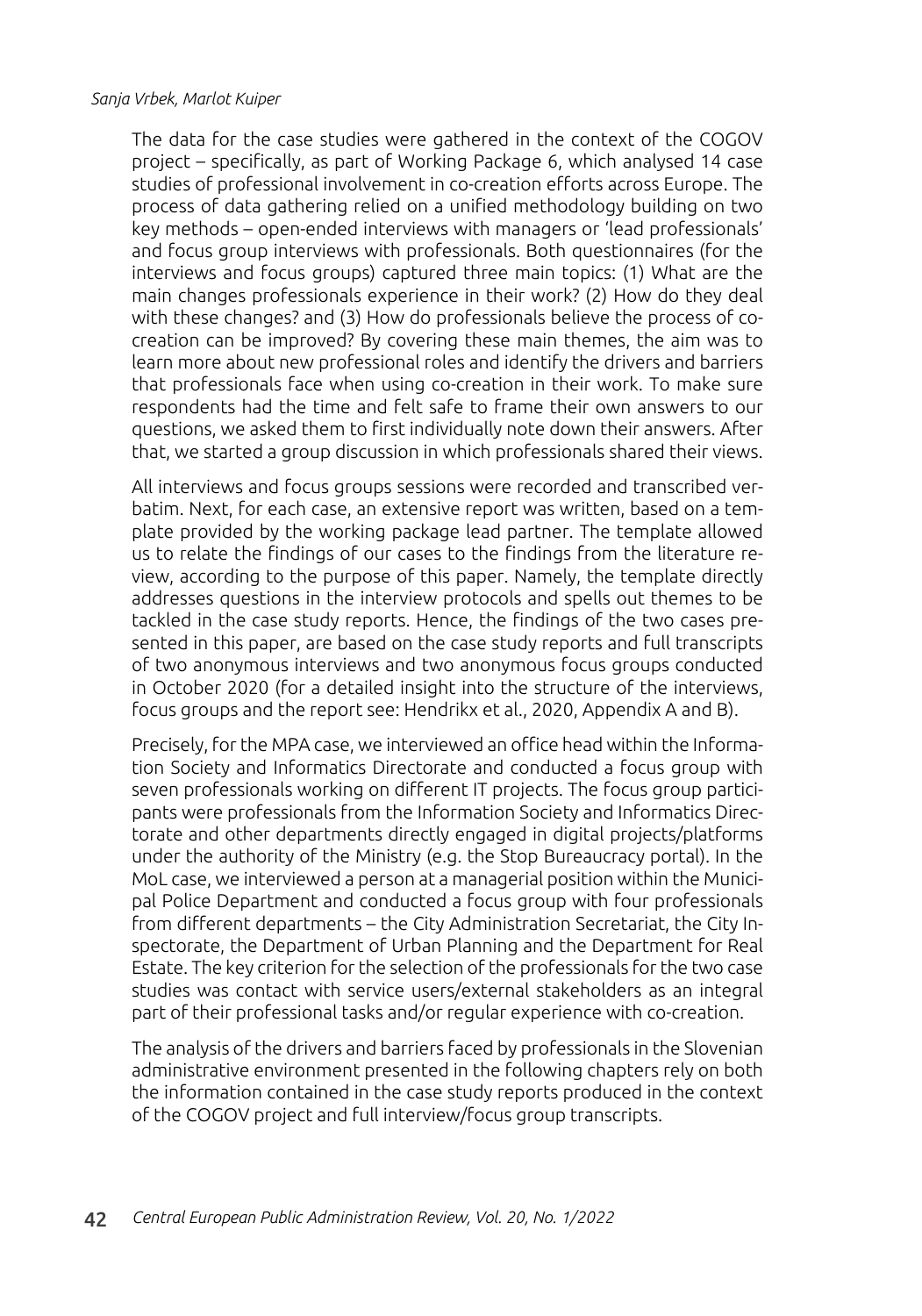# 4 Co-creation drivers and barriers at the national level – the case of the ministry of public administration

### 4.1 Drivers of co-creation faced by professionals from the Ministry of Public Administration

The key driver paving the way for co-creation to be accepted as an attractive idea among professionals is the general change of the mainstream discourse embracing collaboration with external stakeholders as a crucial aspect for successful policymaking. Although this shift has happened mainly at the declarative level, it has set an environment where, in contrast to a decade ago, it is no longer appropriate to (publicly) question the need for collaboration and participation of external actors.

Hence, MPA professionals strongly and genuinely believe in collaboration with external stakeholders (citizens or businesses – depending on the type of the service) as the most important phase of service creation/renewal. Precisely this attitude emerges as the key driver that stimulates them to actively create opportunities and engage in co-creation (even in the absence of systemic institutional support). However, in addition to the 'moral' aspect of their support to co-creation as the right way to do things, there is also a more 'pragmatic' side, as MPA professionals recognise a strong interest in applying co-creation in their work. At the personal level, this is explained as finding an intellectual stimulus and challenge in their work; while at the organisational level, their interest to engage in co-creation derives from their desire to better promote new services among potential users. Interestingly, in the context of the latter, co-creation is referred to as a promotion tool – a free advertisement of new services provided by their organisation.

Moreover, the internalisation of co-creation ideas by MPA professionals has been largely facilitated by the very nature of the work they perform – implying more decentralised and project-based activities that are inherently compatible with collaborative innovations. Thus, collaboration with external stakeholders has been more easily incorporated as an additional aspect of their regular work activities than it would have been if their direct work environment or tasks were more traditionally and hierarchically organised.

Eventually, despite a general lack of regular and systemic institutional support to co-creation, the Inovativen.si project – an EU project implemented by the MPA – has been pointed out as a 'safety net' offering concrete support to professionals (e.g. consultation, facilitation, etc.) when faced with acute challenges related to collaborative innovations. In addition to Inovativen.si, acknowledgement has been made of the work of the Administrative Academy as a body providing training to public servants, inter alia on the topic of collaboration.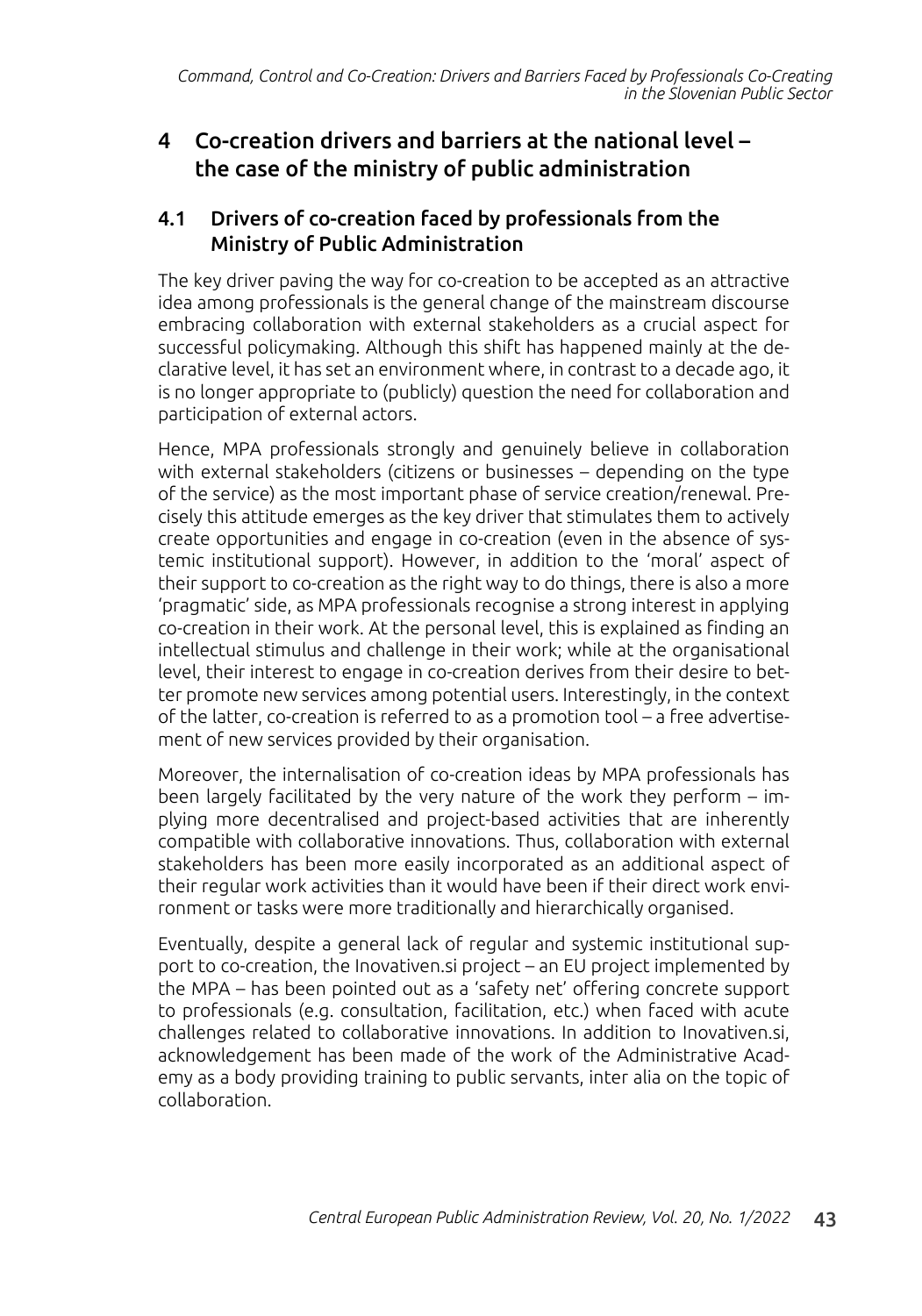### Table 1: Co-creation drivers recognised by MPA professionals

#### Co-creation drivers for MPA professionals

Change of the general discourse and recognition of collaboration with external stakeholders as a crucial aspect for successful policymaking

Strong and genuine belief in co-creation as the right approach to work

A professional interest in applying co-creation

Nature of the work performed by professionals – featuring decentralised and project-based activities

Direct institutional support to co-creation initiatives

Training opportunities

Source: own

### 4.2 Barriers to co-creation faced by professionals from the Ministry of Public Administration

The last decade has been marked by political instability and frequent changes in government. In the period between 2012 and 2020, five governments changed (the incumbent one being the fifth) and only one managed to stay in power for the full term (from 2014 to 2018). This has had a very negative and disruptive effect on professionals, as each new political leadership often undermines the work done in the previous term – by aborting already implemented projects and setting new goals. Moreover, political changes not only affect the highest managerial levels but also the lower levels within the public sector hierarchy. These changes profoundly affect digitalisation as a strategic priority, which apart from declarative support has not received the attention it deserves. As a key argument in this regard, professionals point out that Slovenia does not have a digitalisation strategy – the one adopted in 2016 covered the period until 2020 (Digitalna Slovenija, 2016). Such a negligent attitude by the highest political levels is interpreted by professionals as being left on their own in pursuing the digitalisation agenda.

These developments (at both the political and strategic levels) are identified as the key barriers for professionals to co-create. Namely, the fear among the political leaders of being quickly removed from office makes them press on professionals to deliver fast solutions – often at the detriment of co-creation. Moreover, political changes and the lack of strategy imply that professionals need to constantly adapt and establish relations with the new leadership, instead of focusing on their professional tasks (including co-creation). Precisely the limbo of priorities and strategic direction makes them confused as to where to invest their efforts and knowledge. The underlying problem is that regardless of which political option comes to power, there is a general lack of knowledge and support to co-creation across ideological lines.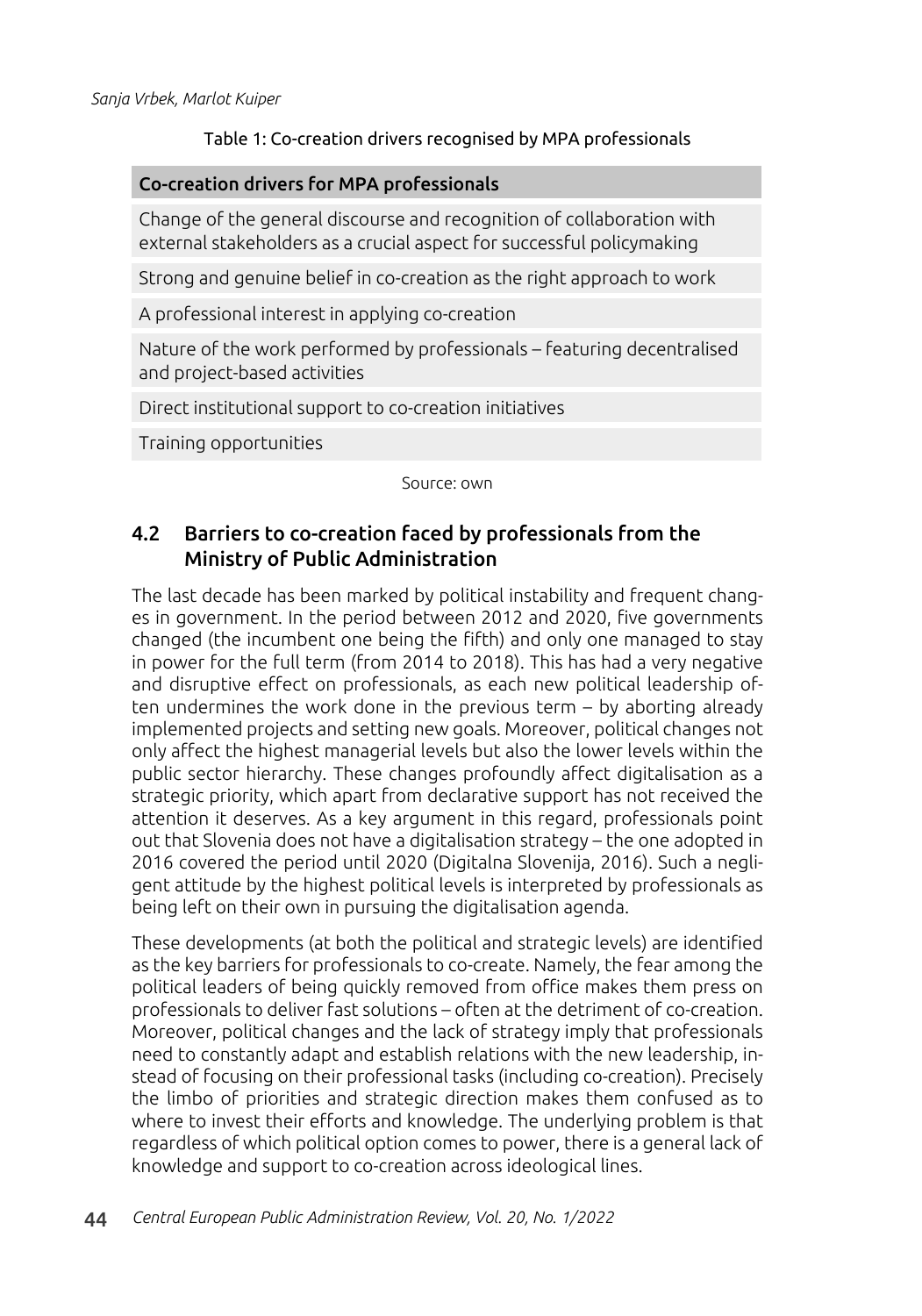In addition to the political and strategic barriers, professionals note three organisational barriers to co-creation. The first one refers to the unfortunate 2018 integration of two substantially different directorates into the Information Society and Informatics Directorate, which diverted the focus from the development of new digital solutions to operational support. However, the mistake was soon recognised and eliminated by the (re)establishment of the Information Technology Directorate and Information Society Directorate (see GOV.SI, 2021).

The second organisational barrier stems from the lack of co-operation among ministries, as well as the lack of awareness of the importance of co-creation within other ministries. Although MPA professionals are only responsible for the digitalisation of public services owned by other ministries, in practice they often find themselves in a position to develop and co-create these services as a whole – i.e. by identifying needs on the ground, contacting service users, pushing for legislative changes, drawing process models for service provision, etc. The higher demand for more digital services resulting from the Covid-19 crisis only intensified this problem and added additional workload on MPA professionals. As a solution to this unsustainable situation, they see ministries as service owners taking the lion's share of service development, including cocreation with different stakeholders and MPA professionals as internal 'relevant' stakeholders. Unfortunately, due to the indifference and ignorance of their colleagues from other ministries, this scenario seems impossible.

The third organisational barrier relates to the rigid rules defining the work of professionals. Namely, due to the lack of domestic interest and support, co-creation initiatives are usually financed by EU projects. This implies clear (if not rigid) deadlines for implementation, which collides with the very idea of co-creation as an unpredictable process that cannot be confined in tight timeframes. Moreover, co-creation often requires work beyond the traditional workday – e.g. during weekends, afternoons and evenings yet the rules applying in the public sector are not flexible enough to recognise and value such activities. The rigid system of salary and incentives also emerges as a barrier to attracting experienced professionals from the private sector. Regardless of their accomplishments and years of service in the private sector, they would – in case of a transfer – need to start from scratch.

The last group of barriers identified by professionals affects their relationship with external stakeholders. The issue identified as the most problematic in such regard is the lack of structured guidance and support during co-creation, in particular in the phases of identification and inclusion of external stakeholders. There are no developed strategies for mobilisation of external stakeholders, nor are specific techniques used, such as stakeholder analysis. Moreover, professionals lack facilitation skills deemed important for the conduct of the very act of co-creation. Despite this awareness of their weaknesses, they are not provided with systematic and regular training. Therefore they often improvise or act in an ad-hoc manner – to the best of their ability and creativity.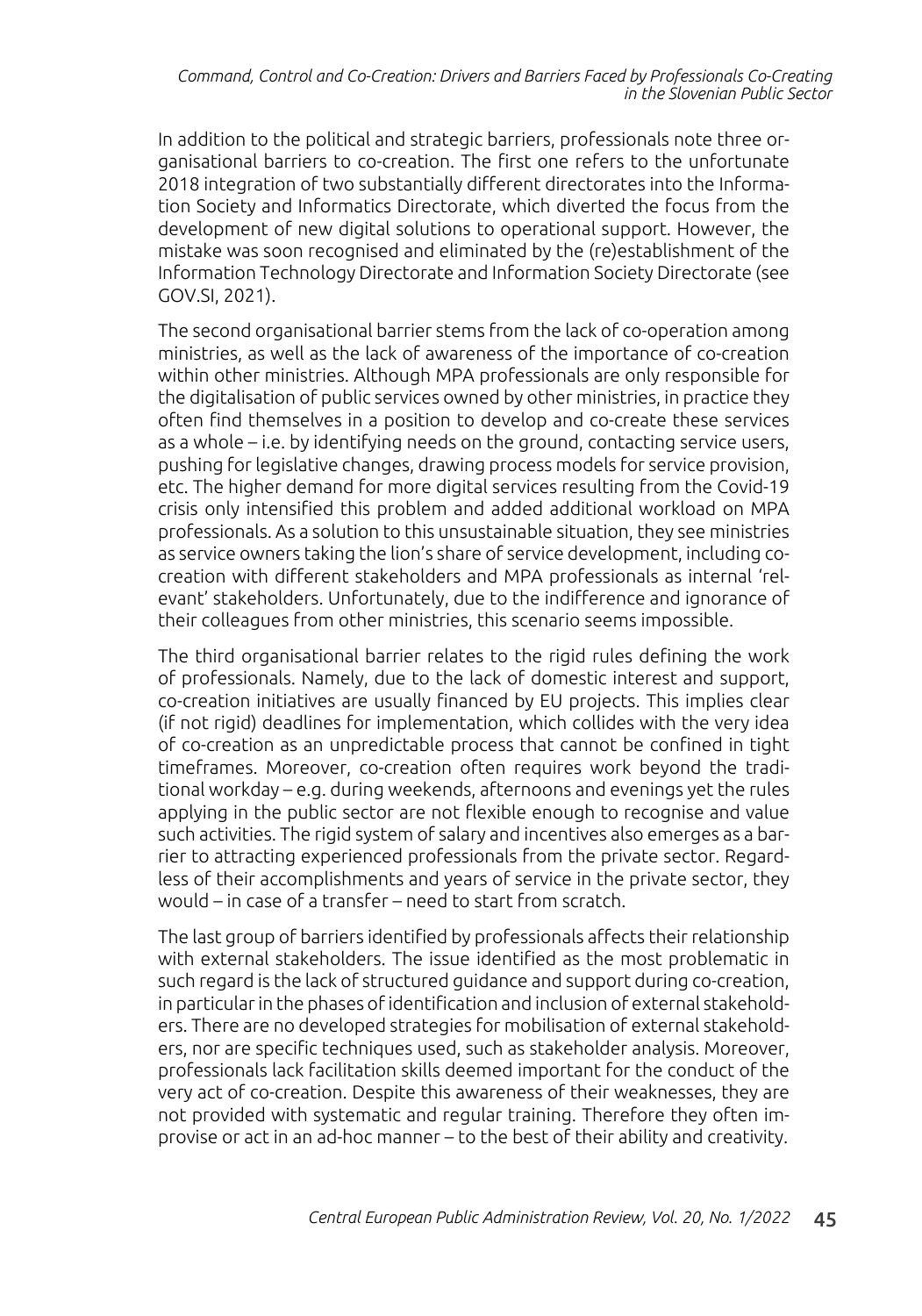Eventually, an external barrier over which professionals do not have much power is the interest and capacity of external stakeholders to contribute to the process of co-creation. In this context, as a specific feature of Slovenia, professionals point out the strong ideological cleavage between 'right' and 'left' among common people, which could represent an irreconcilable barrier to constructive co-creation among citizens belonging to different ideological 'poles'.

### Table 2: Co-creation barriers recognised by MPA professionals

| Co-creation barriers for MPA professionals                                                        |
|---------------------------------------------------------------------------------------------------|
| Political instability                                                                             |
| Absence of digitalisation strategy                                                                |
| Pressure on professionals to deliver fast solutions                                               |
| Lack of cooperation among ministries                                                              |
| Lack of knowledge and indifference about co-creation among<br>professionals from other ministries |
| Rigid rules defining the work of professionals                                                    |
| Lack of institutional support to co-creation                                                      |
| Lack of skills relevant for co-creation                                                           |
| Capacity and willingness by external stakeholders to constructively<br>participate in co-creation |
| Highly politicised/polarised society along ideological lines                                      |

Source: own

# 5 Co-creation drivers and barriers at the local level – the case of the Ljubljana municipality

### 5.1 Drivers of co-creation faced by professionals from the Municipality of Ljubljana

As the key driver for the establishment of innovative collaborative practices, MoL professionals unequivocally point out the strong support by the top leadership – foremost, the Mayor as well as the lower levels within the hierarchy (down to the heads of units). Without explicit support and 'green light' by their superiors, professionals would not dare to take an independent initiative, which confirms the perception of the municipality as a rather traditional and hierarchical environment. Interestingly, the top leadership (both political and managerial) has been recognised as the most responsible for fostering a collaborative culture internally, by building trust among employees from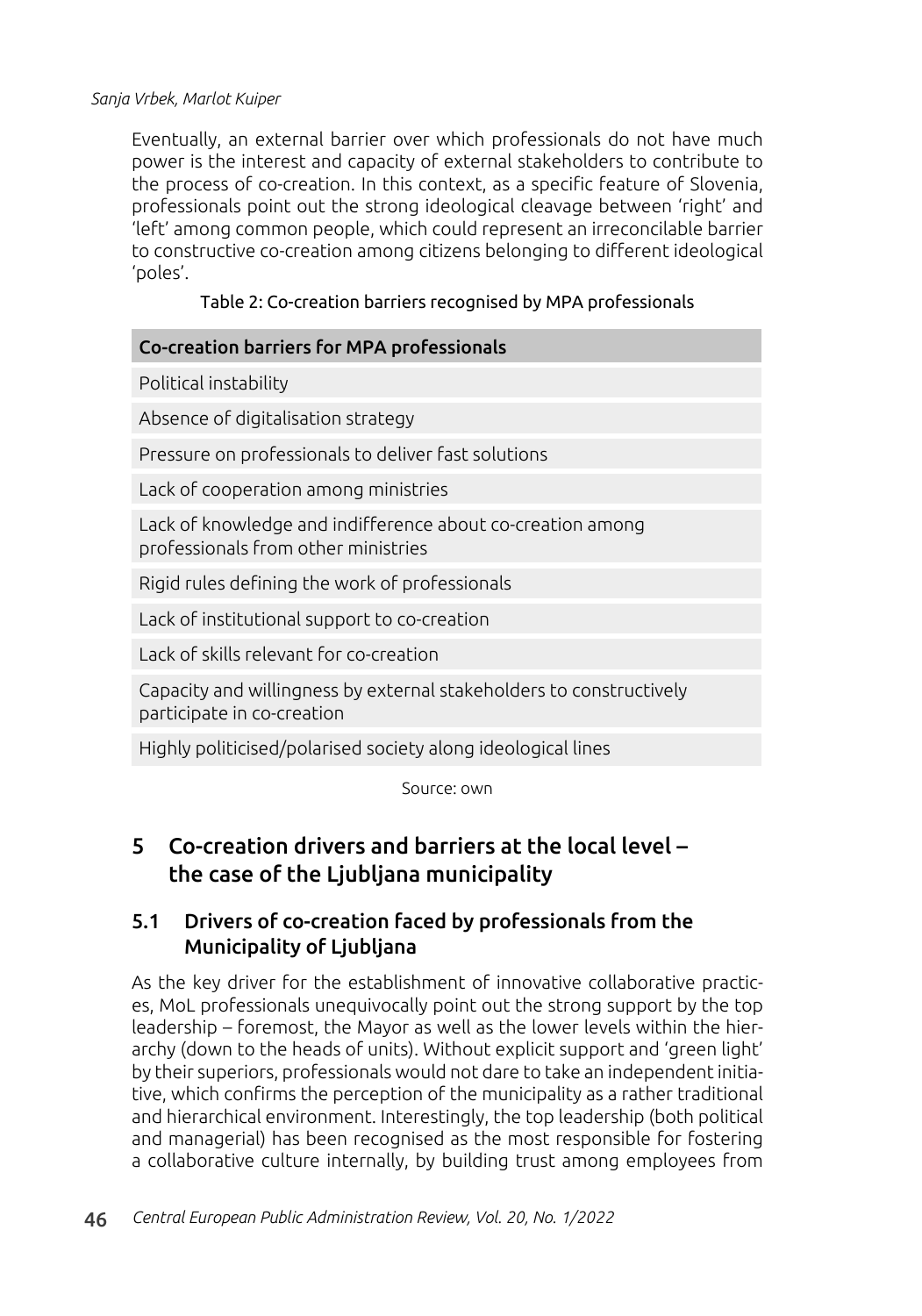different departments. Thus, overcoming silos is recognised as an additional driver for professionals to collaborate not only internally, but also with external actors.

As a related driver, MoL professionals note a clear legal basis regulating the inclusion of the public in decision-making. Although the existing legislative framework is not recognised as problematic as no specific legal acts prohibit professionals from engaging in co-creation, professionals argue in favour of a more explicit legal basis regulating collaboration with citizens in the context of their tasks. This gives an impression that professionals do not feel confident to go beyond the letter of the law and initiate (new forms of) collaboration independently. Although pointed out as a driver, this reveals a mind-set of legal positivism, which can emerge as a barrier since co-creation requires a softer, unregulated approach prone to experimentation and 'learning by doing'.

Therefore, it cannot come as a surprise that the Citizens' Initiative Service is noted as one of the key co-creation drivers providing an official institutional platform for collaboration with citizens. Precisely the institutionalisation of this collaborative practice – in terms of its integration in the structure of the municipality and the regular work tasks – gave professionals a sense of authority and the right/obligation to collaborate with citizens. In addition to the Service, there are also various international projects implemented by the MoL that set collaboration with external stakeholders as a key aspect of implementation (e.g. the European Green Capital). Eventually, as an important co-creation driver for citizens, professionals point out the high public trust their municipality enjoys, which is built by the provision of efficient and high-quality public services.

### Table 3: Co-creation drivers recognised by MoL professionals

### Co-creation drivers for MoL professionals

Strong support by the top (political) leadership

Explicit legal basis requiring collaboration with external stakeholders

Official institutional platform for collaboration

International projects (e.g. EU funded projects)

High public trust in the municipality

Source: own

### 5.2 Co-creation barriers faced by professionals from the Municipality of Ljubljana

The main co-creation barrier has not been explicitly defined as such by MoL professionals but has been induced from their answers – namely, the lack of understanding of collaboration, in particular of the concept of co-creation. Collaboration is usually defined very narrowly, in terms of communication and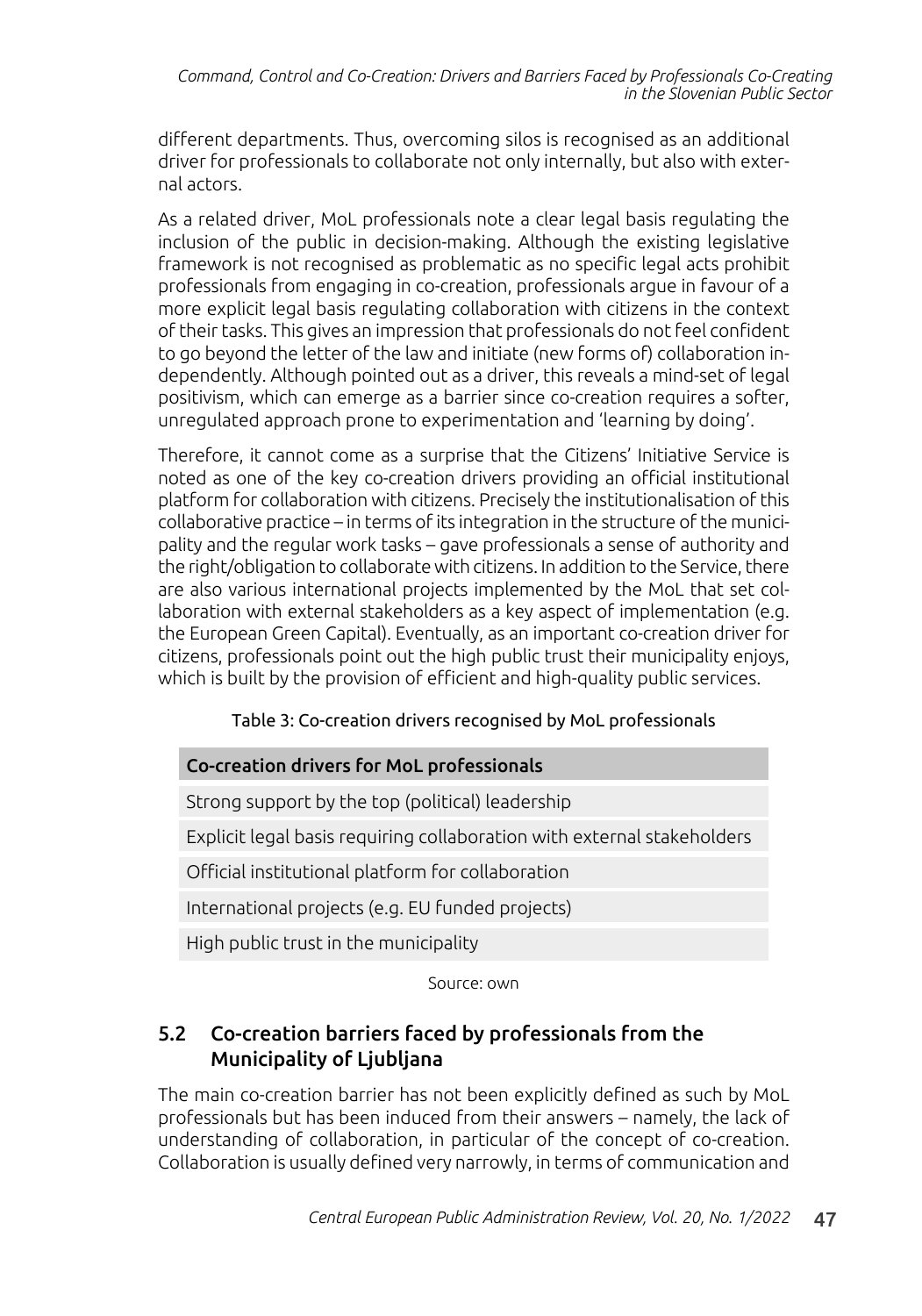cooperation among different departments to perform tasks under municipal authority; or inter-institutional cooperation with central level organs, e.g. ministries, the police, etc. Although collaboration with the public is pointed out as an important aspect of the work of professionals, this is often understood as a one-way communication during service delivery – from professionals to service users.

The dominant (traditional) identity of professionals as subjects who derive their authority and leverage exclusively from the existing legal framework emerges as an additional barrier to co-creation. Therefore, even when referring to more substantial types of collaboration with external stakeholders, they stick to existing formats/procedures of participation prescribed by the law or specific practices of collaboration institutionalised by the municipality (i.e. the Service for Citizens' Initiatives). Precisely, their prime professional identity as 'guardians of the law' largely explains their narrow (if not mistaken) understanding of collaboration as a one-way channel for informing citizens about formal procedures and service provision to claim their rights as prescribed by law.

Moreover, the 'identity' aspect can also explain the professionals' lack of trust in the capacity of citizens (e.g. their knowledge or sense of aesthetics) to constructively contribute to the work of the municipality. Namely, there is an evident feeling of superiority among professionals, which in combination with the lack of understanding of the idea of co-creation does not leave much room for accepting citizens as equal partners. An additional barrier here is the problem of competing values and interests between professionals and citizens, where the former are usually (self-)perceived as 'guardians' of the public interest, while the latter are seen as subjects pursuing personal, particularistic interests.

Moreover, professionals mention the lack of mandate and authority for implementing changes. Namely, the adoption of many citizens' initiatives requires cross-sectoral or cross-institutional cooperation, which could challenge co-creation. Hence, even when the municipality is keen on supporting citizen initiatives, it might fail to implement them because of shared authority with other (central level) institutions that do not see an interest or feel the same pressure for a solution as the MoL does.

Professionals argue that the very nature of their tasks rarely leaves room for co-creation with citizens. As particularly unsuitable for co-creation they point out the work of the municipal police as a repressive organ; of departments dealing with the very final phase of service delivery; and of bodies whose actions are strictly regulated (e.g. the municipal inspectorate). Moreover, although professionals recognised the policy areas they cover as (over)regulated, this is not considered necessarily bad. Instead, they warn that a looser regulative framework might stimulate unlawful behaviour, thus additionally confirming their general distrust of citizens.

Eventually, barriers to co-creation also include the lack of interest by citizens to contribute constructively to the work of the municipality, as well as their pressure for fast change. Regarding the former, it is argued that citizens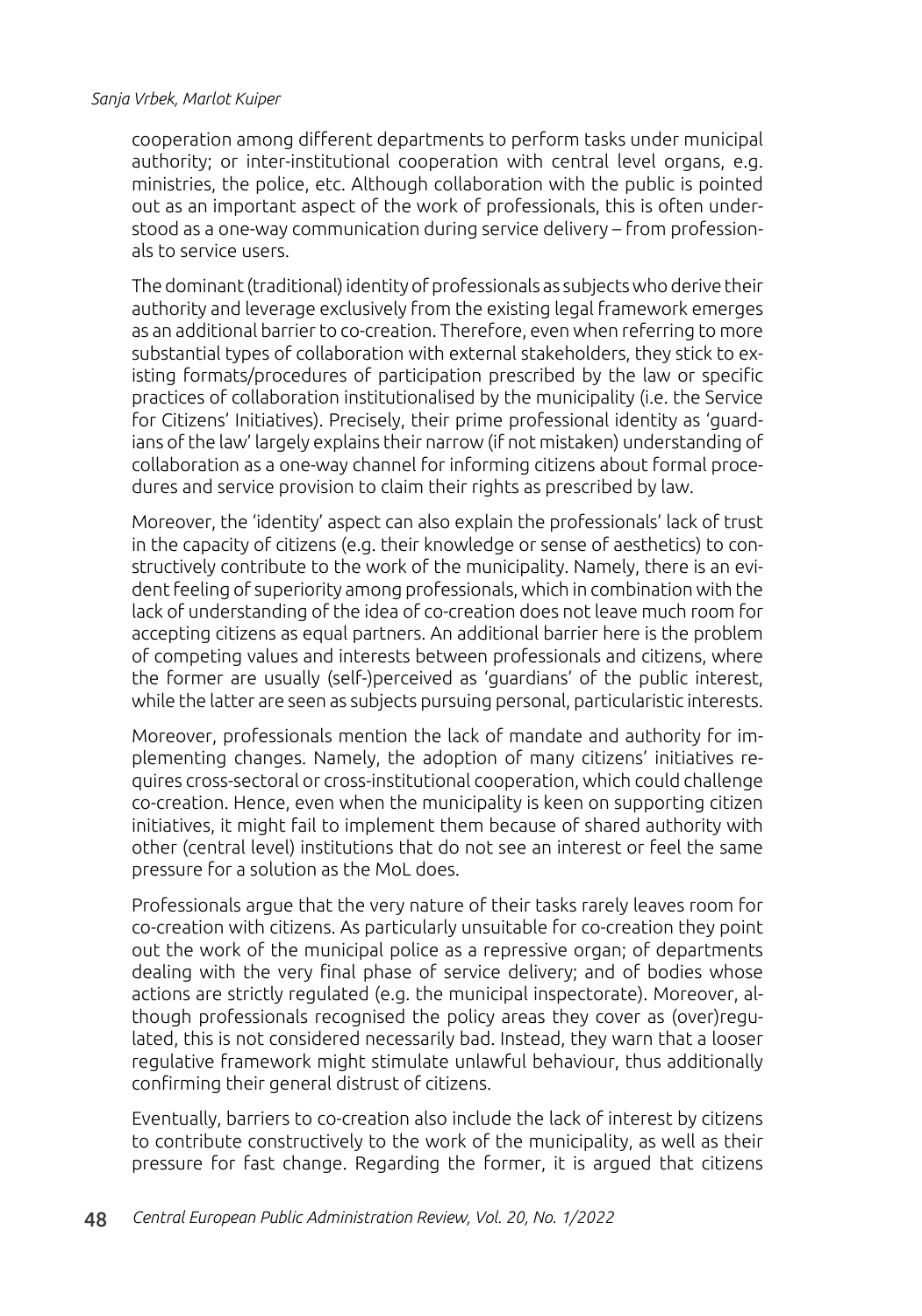usually expect to get free services/benefits instead of contributing their resources. Citizens are also criticised for having unrealistic expectations, being impatient and pressing for fast change even when this is not possible (due to political negotiations, adoption and implementation activities). Not only this can cause disappointment among citizens in the short run, but can – in the long run – negatively affect trust in the public organisation and thus undermine one of the key drivers for co-creation for external actors (noted in the previous sub-chapter).

#### Table 4: Co-creation barriers recognised by MoL professionals

#### Co-creation barriers for MoL professionals

Lack of understanding of the idea of co-creation

Traditional identity, i.e. role of professionals as 'guardians of the law'

Sense of superiority over citizens

Shared institutional authority (e.g. with the central level)

Nature of tasks

Lack of interest by citizens to collaborate

Expectations by citizens for fast change

Source: own

# 6 Conclusion

The analysis of the two case studies paints an image of the Slovenian public sector as a traditional administrative environment – implying a hierarchical and centralised setting that embeds the logic of 'command and control'. Nevertheless, the very existence of collaborative innovations in the Slovenian context confirms the conclusions of Voorberg et al. (2017) that the 'traditional' administrative context does not necessarily hinder the establishment of units – 'islands' of experimentation (as in the MPA case). In certain cases (as in the MoL case), such a context can even emerge as a driver for the institutionalisation of collaborative practices with citizens. The latter, however, requires a strong political figure who recognises the importance of co-creation with external actors and capitalises on the traditional top-down environment to implement such practices.

Precisely this aspect – strong political support – is recognised by professionals at both national and local levels of governance as the key driver of being empowered and/or in authority to co-create with external actors. Moreover, the fact that political support was present in one case and not in the other provides an additional perspective on its strength. Namely, in the MoL case, where political support/pressure for collaboration with citizens was present, professionals changed their behaviour in this direction, but only when this was explicitly required from them. This, however, has not equalled genuine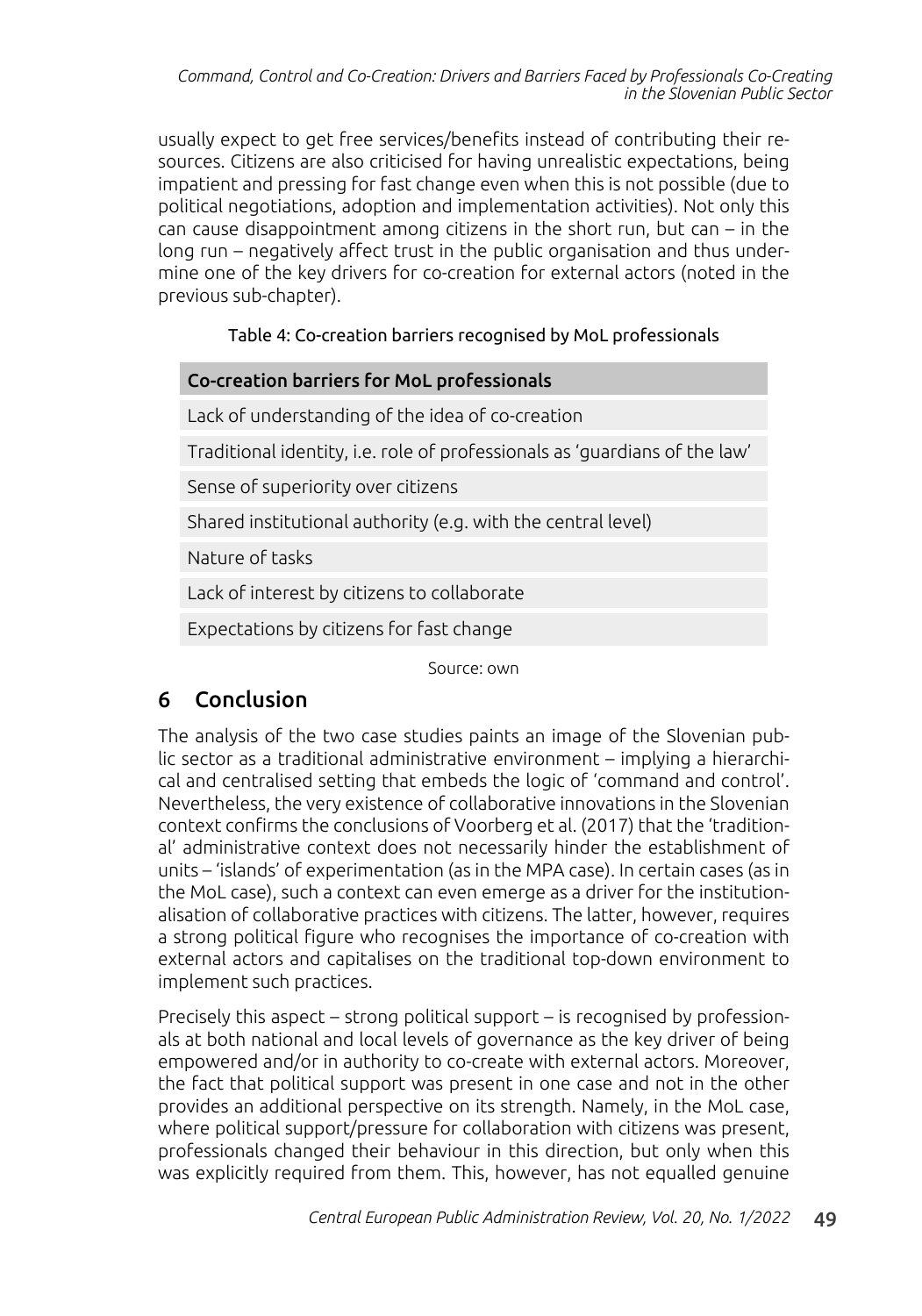transformation of their state of mind and thus embracement of co-creation as a standard 'way of doing things' during the performance of their (other) professional tasks. The fact that MoL professionals collaborate with citizens predominantly in the context of the Service – as an official framework for collaboration with citizens – or when observing the law indicates that in the case of a political or legal change they will not have problems adapting to the new situation that significantly diverts from the present state of play. In contrast to the MoL case, MPA professionals managed to develop strong awareness about the need for co-creation in the absence of political support and in a rather unfavourable environment due to political instability.

Hence, although political support at the highest level emerges as the most important issue for securing concrete and visible changes on the ground (e.g. institutionalisation of collaborative practices), it is not a sufficient factor for socialisation and actual internalisation of co-creation ideas among professionals. Instead, the drivers for securing more profound changes towards acceptance of co-creation rather include their professional identity and recognition of interest (be it personal or collective/organisational) in collaboration. Regarding these two drivers, we note some differences between the cases, which are relevant in the light of the literature review presented in chapter 2.

Firstly, we do see differences in how professionals identify themselves as 'professionals' and consequently how they employ co-creation in their work. Some professionals (e.g. the MoL case) still rely on the image of professionals as 'experts' and 'guardians of the law' – thereby differentiating themselves from other stakeholders based on their 'technical base' (cf. Wilensky, 1964) and defining co-creation mostly as 'one-sided' communication from 'experts' to service users. Professionals that presume a predominantly one-dimensional role as 'guardians of the law' (in the traditional Weberian sense) rather than 'lead professionals' or 'collaborative partners' (cf. Moynihan and Thomas, 2013) do not have the capacity to practice co-creation. Their 'natural' inclination towards a legal positivist approach does not leave much leeway for experimentation or inclusion of external stakeholders beyond what is stipulated by the law or required by their superiors.

Secondly, we see a difference between the recognition of interest in and 'fitness' for co-creation and the very nature of professionals' work. For instance, MoL professionals who regarded the nature of their work as repressive (e.g. municipal police and inspectorate) and strongly regulated noted less room for the implementation of co-creation in their everyday tasks. In contrast, internalisation of co-creation ideas by the MPA professionals was largely facilitated by the very nature of the work they perform – implying more decentralised and project-based activities that are inherently compatible with collaborative innovations. Thus, co-creation more naturally fits their institutionalised professional values and practices. This corresponds to the findings of van Gestel et al. (2019) who recognise social workers as more apt to internalise NPG initiatives (collaborative practices and client-centeredness) compared to teachers and doctors, precisely because of the good fit between the nature of their work and their professional values.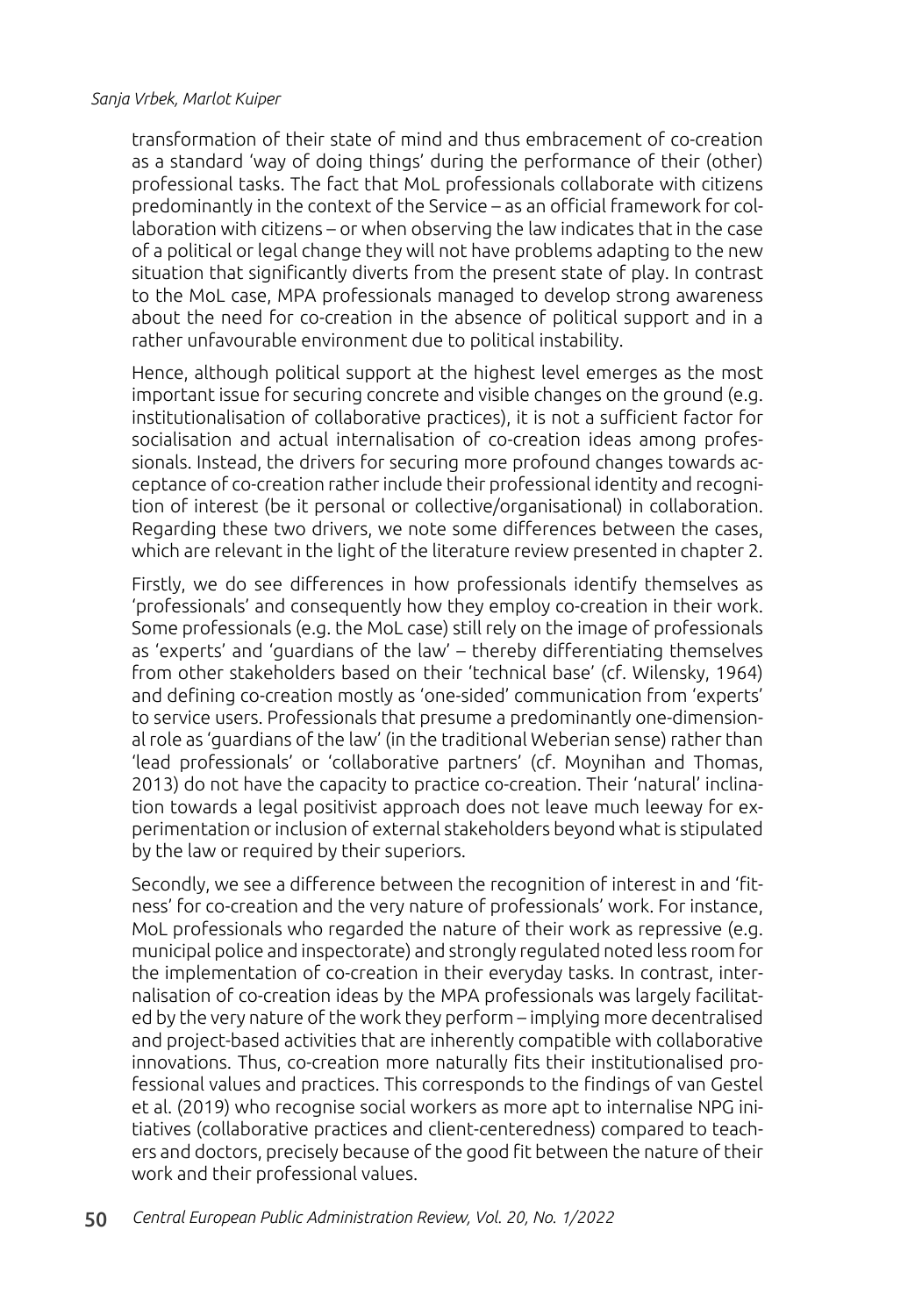#### *Command, Control and Co-Creation: Drivers and Barriers Faced by Professionals Co-Creating in the Slovenian Public Sector*

Although identity change is a complicated and long-term challenge, the experience of MPA professionals indicates that such a change can be stimulated by reflection and recognition of both individual and collective benefits from cocreation. However, even the 'right identity' – implying awareness and desire to co-create – and the initiation of collaborative projects are not sufficient if professionals lack appropriate skills. This requires a strategic orientation by public institutions to secure regular and systematic capacity building, as well as the creation of a more responsive environment that appropriately values the collaborative innovation efforts made by professionals. Similarly, as in other 'Western' administrative contexts, Slovenian professionals are expected to simply embrace co-creation initiatives, whereby the complexity of what this demands from professionals in terms of their professional repertoire is overlooked. However, the fact that they have insufficient training on this matter comes with the risk of further applying their familiar professional practices and frames (Noordegraaf et al., 2016; Tuurnas, 2015) under a new 'label'.

Eventually, the MPA case draws attention to the fact that collaboration with external parties should not overshadow the importance of inter-institutional collaboration, i.e. among the 'relevant' actors of co-creation. Namely, although professionals within the ministry acted as 'frontrunners' who genuinely believe in co-creation, they were faced with insurmountable challenges due to the indifference by other responsible ministries, which confirms the importance of crossing borders both across and within organisations (see also Kuiper and van Gestel, 2021).

This paper represents the initial step for the detection of co-creation drivers and barriers professionals face within the Slovenian administrative context. However, to draw more universal conclusions about their experience we need a larger number of empirical cases at both the local and national levels, referring to various types of public organisations and policy areas. Hopefully, this will be addressed by future research, which should secure additional evidence and thus the basis for strategic action against the impediments professionals face when applying co-creation in different organisational and policy settings. Moreover, this research provides valuable input that can be used in the context of a comparative analysis of co-creation drivers and barriers faced by professionals across Central and Eastern Europe (CEE). Such a perspective will contribute significantly to the literature on co-creation for better understanding the impact of administrative traditions – especially when they do not fit the idea(l) of favourable context for co-creation, as painted by the present literature (dominated by the Anglo-Saxon and Nordic administrative experience). Eventually, this can have great practical consequences for CEE public sectors, by providing directions and ideas for larger-scale reforms towards the introduction of co-creation as the standard way of policy-making/service provision.

#### FUNDING INFORMATION

*This research received funding from the European Union's Horizon 2020 research and innovation programme under grant agreement No. 770591.*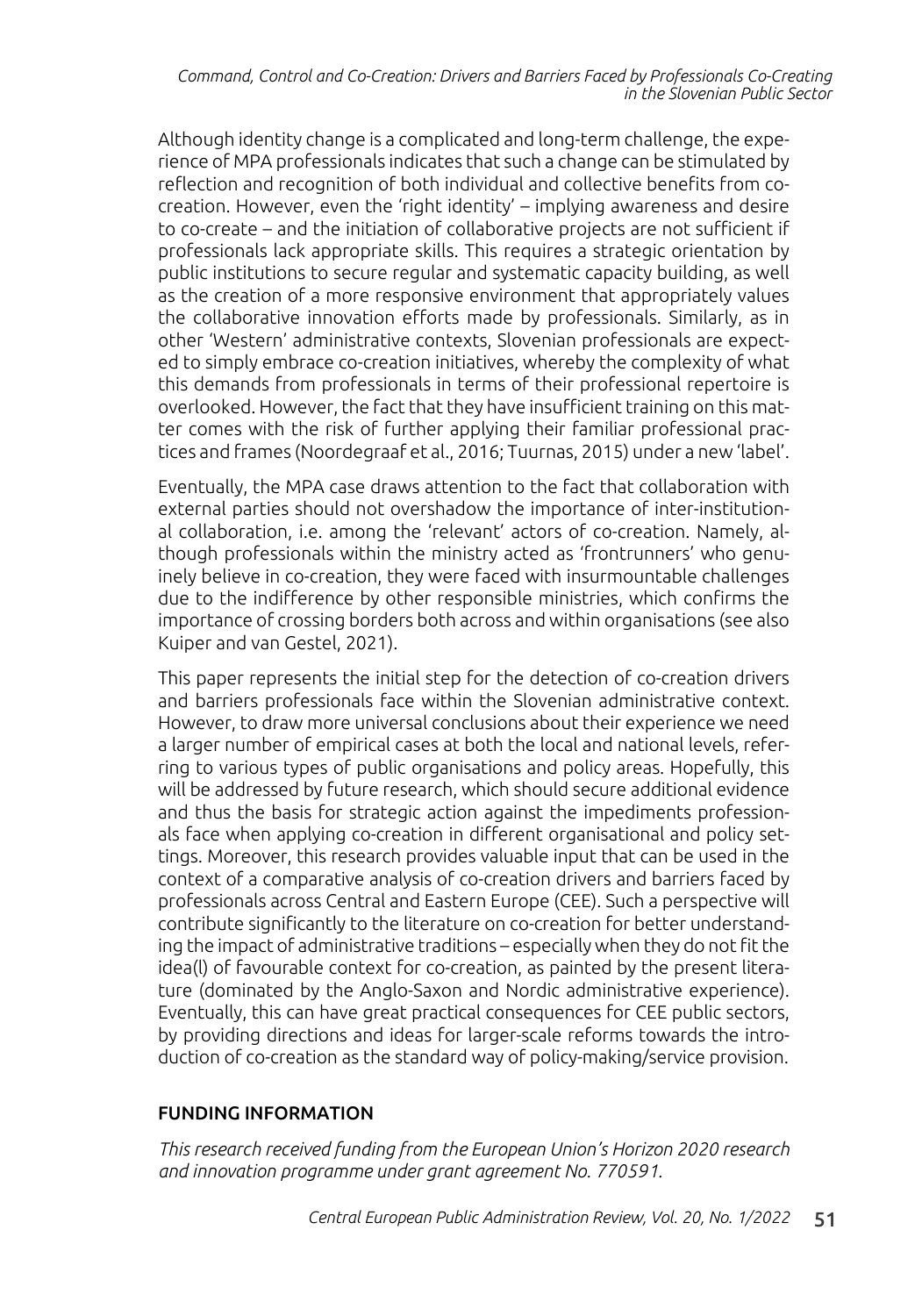# References

- Adams, T. L. (2020). Professional employees and professional managers: conflicting logics, hybridity, and restratification. Journal of Professions and Organization, 7(1), pp. 101–115.
- Aschhoff, N. and Vogel, R. (2019). Something old, something new, something borrowed: Explaining varieties of professionalism in citizen collaboration through identity theory. Public Administration, 97(3), pp. 703–720.
- Bastin, C. and Weinberg, F. (2018). Building Community on the Outskirts of the City. In: Challenging the city scale: Journeys in People-Centred Design. Basel: Birkhäuser, pp. 53–64.
- Barile, S. et al. (2012). Structure and dynamics of a "T-Shaped" knowledge: From individuals to cooperating communities of practice. Service Science, 4(2), pp. 161–180.
- Blomgren, M. (2003). Ordering a profession: Swedish nurses encounter New Public Management reforms. Financial Accountability and Management, 19 (1), pp. 45–71.
- Brandsen, T., Steen, T. and Verschuere, B. (2018). Co-production and co-creation: Engaging citizens in public services. New York: Routledge.
- Bryson, J. M., Crosby, B. C. and Bloomberg, L. (2014). Public value governance: Moving beyond traditional public administration and the new public management. Public administration review, 74(4), pp. 445–456.
- Campbell, D., (2012). Public managers in integrated services collaboratives: What works is workarounds. Public Administration Review, 72(5), pp. 721–730.
- Dečman, M. (2019). Co-governance on a local level: the analysis of the "Citizens' initiatives" service in the Slovenian municipality of Ljubljana. E-Proceedings of the 27th NISPAcee Annual Conference, Czech Republic, Prague, 24-26 May. At <https://www.nispa.org/files/conferences/2019/e-proceedings/ system\_files/papers/co-governance-at-the-local-decman.pdf>, accessed 17 March 2022.
- Dent, M. et al. (2016). General introduction: The changing world of professions and professionalism. In M. Dent, I. L. Bourgeault, J. Denis and E. Kuhlmann, eds., The Routledge companion to the professions and professionalism. London: Routledge.
- Digitalna Slovenija Strategija razvoja informacijske družbe do leta 2020. (2016). At <https://www.gov.si/assets/ministrstva/MJU/DID/Strategija-razvojainformacijske-druzbe-2020.pdf>, accessed 14 December 2021.
- Dixon, J. et al. (2021). The Co-Creation Compass Creating Public Value Together: from Research to Action. Interactive policy brief issue 27/2021. Brussels: The Lisbon Council. At <https://lisboncouncil.net/wp-content/uploads/2021/04/ LISBON\_COUNCIL\_The-Co-Creation-Compass.pdf>, accessed 17 March 2022.
- Engen, M. et al. (2020). Continuing the development of the public service logic: a study of value co-destruction in public services. Public Management Review, 23(6), pp. 886–905, DOI: 10.1080/14719037.2020.1720354.
- Etzioni A. (ed.) (1969). Semi-professions and Their Organization. London: The Free Press.
- Evetts, J. (2009). New professionalism and new public management: Changes, continuities and consequences. Comparative sociology, 8(2), pp. 247–266.
- Gov.si. (2022). About the Ministry of Public Administration. At <https://www.gov. si/en/state-authorities/ministries/ministry-of-public-administration/aboutthe-ministry/>, accessed 9 February 2022.
- 52 *Central European Public Administration Review, Vol. 20, No. 1/2022*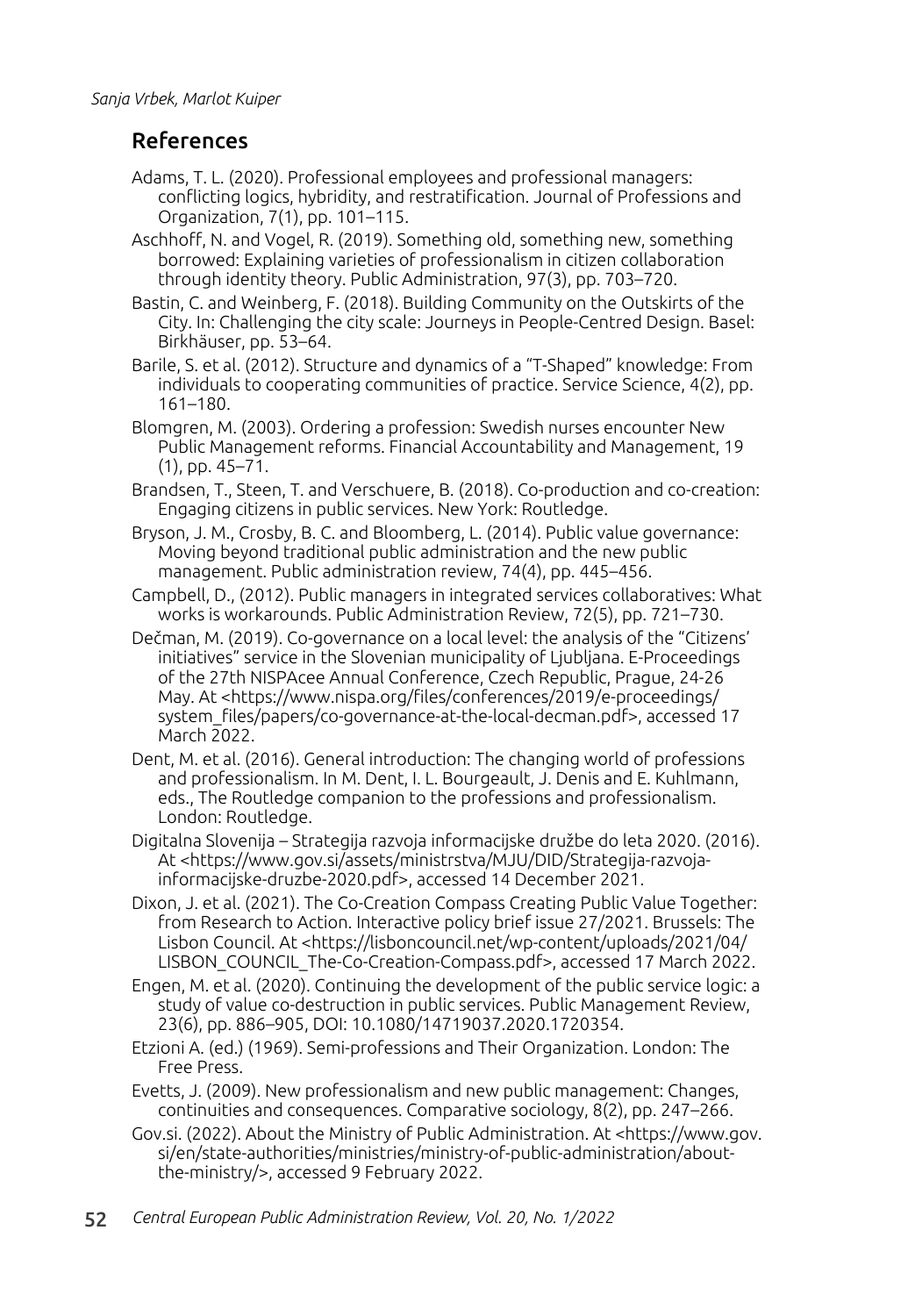- Farrell, C. and Morris, J. (2003). The 'neo-bureaucratic' state: Professionals, managers and professional managers in schools, general practices and social work. Organization, 10(1), pp. 129–156.
- Freidson, E. (1970). Profession of Medicine: A Study of the Sociology of Applied Knowledge. New York: Harper Row.
- Freidson, E. (1994). Professionalism reborn: Theory, prophecy and policy. Cambridge: Polity Press.
- Freidson, E. (2001). Professionalism, the third logic: On the practice of knowledge. University of Chicago press.
- Hendrikx W., Kuiper M. and van Gestel N. (2020). Public Value and Co-Creation in the Renewal of Public Agencies across Europe: Deliverable 6.1. At <http:// cogov.eu/wp-content/uploads/2020/07/D61.pdf>, accessed 14 December 2021.
- Hill, H. C. (2003). Understanding implementation: Street-level bureaucrats' resources for reform. Journal of Public Administration Research and Theory, 13(3), pp. 265–282.
- Hržica, R. et al. (2021) Organizational Readiness for Co-Creation of Public Services in the Central and Eastern European Administrative Tradition: Development of the Conceptual Multi-Attribute Decision Support Model. NISPAcee Journal of Public Administration and Policy, 14 (1), pp. 169–214. https://doi.org/10.2478/nispa-2021-0007
- Hupe, P. L. and Hill, M. J. (2016). 'And the rest is implementation.' Comparing approaches to what happens in policy processes beyond Great Expectations. Public Policy and Administration, 31(2), pp. 103–121.
- Hupe, P., Hill, M. and Buffat, A. (ed.) (2016). Understanding street-level bureaucracy. Bristol: Policy Press.
- Jilke, S. and Tummers, L. (2018). Which clients are deserving of help? A theoretical model and experimental test. Journal of Public Administration Research and Theory, 28(2), pp. 226–238.
- Kuhlmann, E., Allsop, J. and Saks, M. (2009). Professional governance and public control: a comparison of healthcare in the United Kingdom and Germany. Current Sociology, 57(4), pp. 511–528.
- Jukić, T. et al. (2019). Collaborative Innovation in Public Administration: Theoretical Background and Research Trends of Co-Production and Co-Creation. Administrative Sciences MDPI, 9(4), pp. 1–17.
- Klun, M. and Stare, J. (2019). Participatory Budgeting at Local Level in Slovenia. Conference Proceedings 'Transylvanian International Conference in Public Administration', Romania, Cluj-Napoca, 24-26 October. At <https://www. apubb.ro/intconf/wp-content/uploads/2020/08/TICPA\_Proceedings\_2019. pdf>, accessed 14 December 2021.
- Kuiper, M. and van Gestel, N. (2021). Reforms in Social policy: professionals in PERSPCT, Drechtsteden (The Netherlands. Case study report, as input for Deliverable 6.2. At <http://cogov.eu/wp-content/uploads/2021/10/D6-2. pdf>, accessed 14 December 2021.
- Leicht, K. T. et al. (2009). New public management and new professionalism across nations and contexts. Current Sociology, 57(4), pp. 581–605.
- Lipsky, M. (2010). Street-level bureaucracy: Dilemmas of the individual in public service. Expanded ed. Edition. New York: Russell Sage Foundation.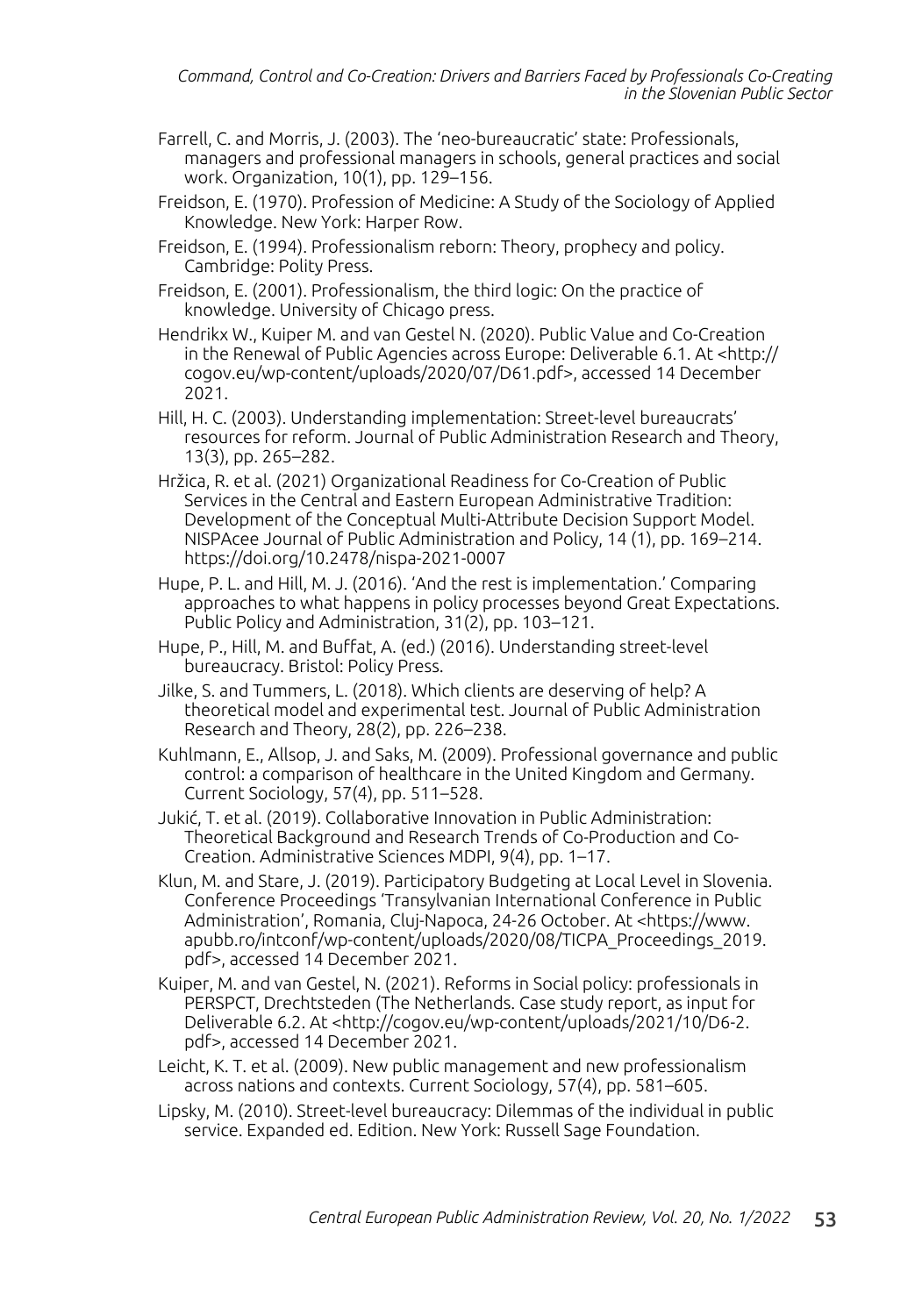- Magnussen, S. and Rønning, R. (2021). Creating Value in Public Services: The Struggle between Private and Public Interests? The Innovation Journal: The Public Sector Innovation Journal, 26(1), pp. 1–17.
- McDermott, A. M. et al. (2015). From bipartite to tripartite devolved HRM in professional service contexts: Evidence from hospitals in three countries. Human Resource Management, 54(5), pp. 813–831.
- Moynihan, D. P. and Thomas, J. C. (2013). Citizen, Customer, Partner: Rethinking the Place of the Public in Public Management. Public Administration Review, 73(6), pp. 786–796.
- Noordegraaf, M. (2007). From "pure" to "hybrid" professionalism: Present-day professionalism in ambiguous public domains. Administration & Society, 39(6), pp. 761–785.
- Noordegraaf, M. (2015). Public management: Performance, professionalism and politics. Surrey: Palgrave Macmillan International Higher Education.
- Noordegraaf, M. et al. (2016). Cultural complementarity: reshaping professional and organizational logics in developing frontline medical leadership. Public Management Review, 18(8), pp. 1111–1137.
- Noordegraaf, M. and Steijn, A. J. (eds.) (2014). Professionals under pressure: Perspectives on professionals and professionalism. Amsterdam: Amsterdam University Press.
- Numerato, D., Salvatore, D. and Fattore, G. (2012). The impact of management on medical professionalism: a review. Sociology of health & illness, 34(4), pp. 626–644.
- Osborne, Stephen P. (ed.). 2010. The New Public Governance? Emerging Perspectives on the Theory and Practice of Public Governance. Oxon: Routledge.
- Osborne, Stephen P., Nasi, G. and Powell, M. (2021). Beyond Co-Production: Value Creation and Public Services. Public Administration, 99(4), pp. 641–657. https://doi.org/10.1111/padm.12718
- Painter, M. and Peters, B. G. (eds.). 2010. Tradition and Public Administration. London: Palgrave Macmillan UK.
- Parrado, S. et al. (2013). Correlates of Co-production: Evidence From a Five-Nation Survey of Citizens. International Public Management Journal, 16(1), pp. 85–112, DOI: 10.1080/10967494.2013.796260.
- Regal, B. and Ferlie, E. (eds.). (2020). Deliverable 2.3: Patterns of strategic renewals. At <http://cogov.eu/wp-content/uploads/2020/10/D2-3.pdf>, accessed 14 December 2021.
- Sehested, K. (2002). How new public management reforms challenge the roles of professionals. International Journal of Public Administration, 25(12), pp. 1513–1537.
- Steen, T. and Tuurnas, S. (2018). Roles of professionals in co-production and co-creation processes. In T. Brandsen, T. Steen and B. Verschuere, eds., Coproduction and co-creation. New York: Routledge, pp. 80–92.
- Thomas, R. and Davies, A. (2005). Theorizing the micropolitics of resistance: New Public Management and managerialidentities in the UK public services. Organization Studies, 26(5), pp. 683–706.
- Torfing, J. (2019). Collaborative innovation in the public sector: The argument. Public Management Review, 21(1), pp. 1–11. https://doi.org/10.1080/147190 37.2018.1430248.